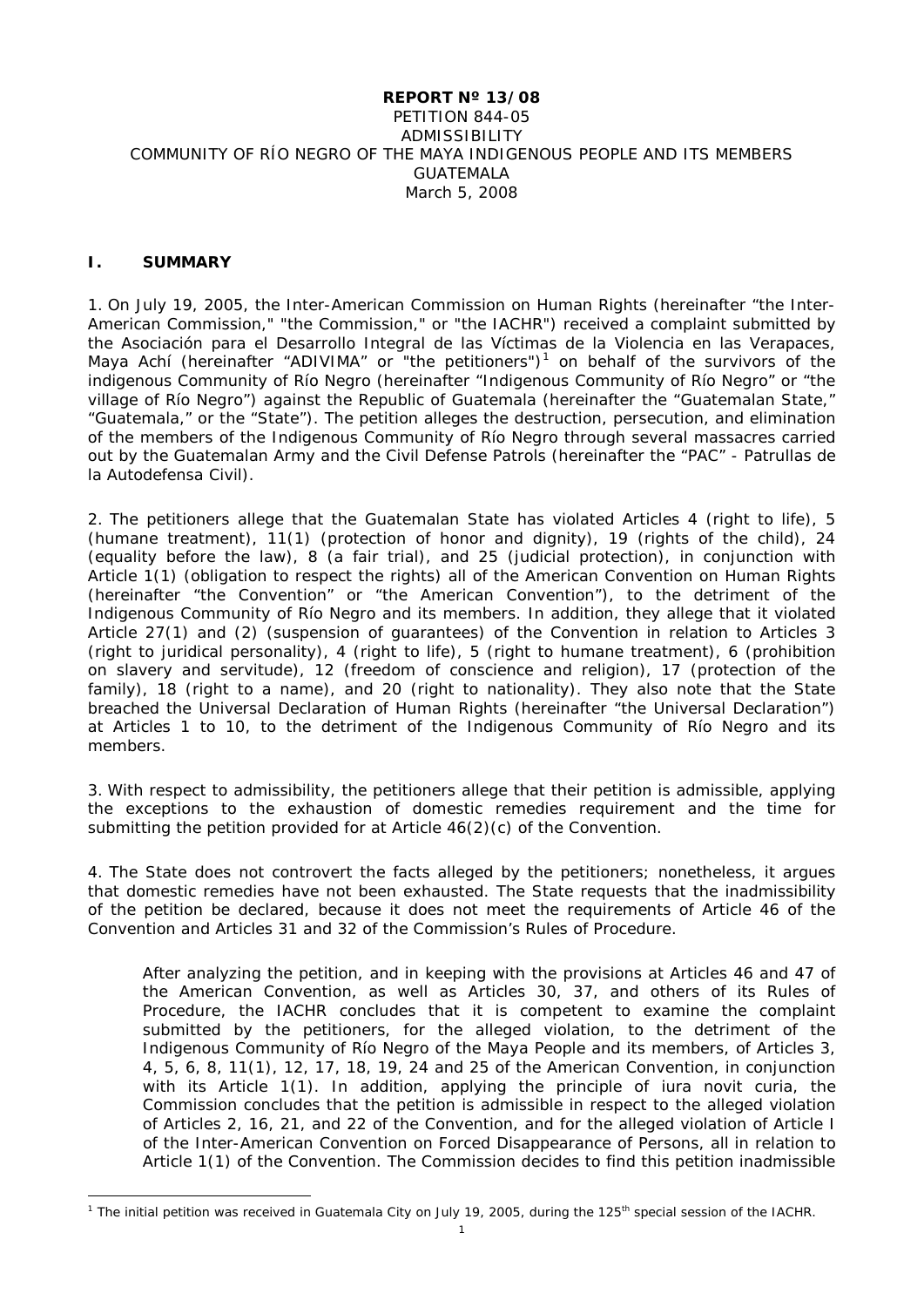insofar as it refers to alleged violations of Articles 20, 27(1), and 27(2) of the American Convention. Finally, the Commission decides to notify the parties, make this report on admissibility public, and publish it in its Annual Report.

# **II. PROCESSING BEFORE THE COMMISSION**

## **A. Processing of the petition**

6. The Commission received the petition on July 19, 2005, and assigned it number 844-05. On May 4, 2006, the IACHR transmitted a copy of the pertinent parts to the State, asking it to submit its answer within two months, in keeping with Article 30(2) of the Rules of Procedure of the Inter-American Commission on Human Rights (hereinafter "the Rule of Procedure").

7. On July 10, 2006, the State presented its answer to the complaint, which was forwarded to the petitioners on July 13, 2006; they were given one month to submit observations. On August 24, 2006, the petitioners informed the Commission that the information sent had been received in incomplete form, and asked that it be sent again. On August 28, 2006, the IACHR forwarded the State's answer to the petitioners, and gave them one month to submit observations.

8. On September 14, 2006, the petitioners asked the IACHR for a working meeting during the 126<sup>th</sup> regular period of sessions. The request was rejected due to the large number of meetings already scheduled.

9. In a note dated September 14, 2006, received on September 29, 2006, the petitioners submitted their observations, and on October 5, 2006, these were forwarded to the State, which was asked to submit its observations within one month.

10. In a note dated November 8, 2006, received the next day, the State requested a 10-day extension for submitting its observations; which was granted in a note of November 22, 2006. In a note dated November 30, 2006, received on December 5, 2006, the State submitted its observations, and on December 8, 2006, the IACHR transmitted the pertinent parts of the information submitted by the State to the petitioners, and asked that they submit their observations within one month.

11. The petitioners submitted their observations in a note dated December 26, 2006, received on January 9, 2007.

12. On January 5, 2007, the petitioners asked the IACHR for a working meeting during the 127<sup>th</sup> regular period of sessions. The request was rejected due to the large number of meetings already scheduled.

13. On January 12, 2007, the IACHR forwarded to the State the latest response from the petitioners, and asked that it submit its observations within one month. On February 21, 2007, the State requested an extension, and on March 1, 2007, the IACHR granted it a 15-day extension.

14. On February 28, 2007, the State submitted its observations, which were forwarded to the petitioners on March 15, 2007. On April 2, 2007, the State submitted additional information, which was forwarded to the petitioners on April 9, 2007; they were given one month to send in observations.

15. In a note dated April 11, 2007, received on April 13, 2007, the petitioners requested an extension for submitting their observations, and on April 19, 2007, the IACHR granted the petitioners a 15-day extension.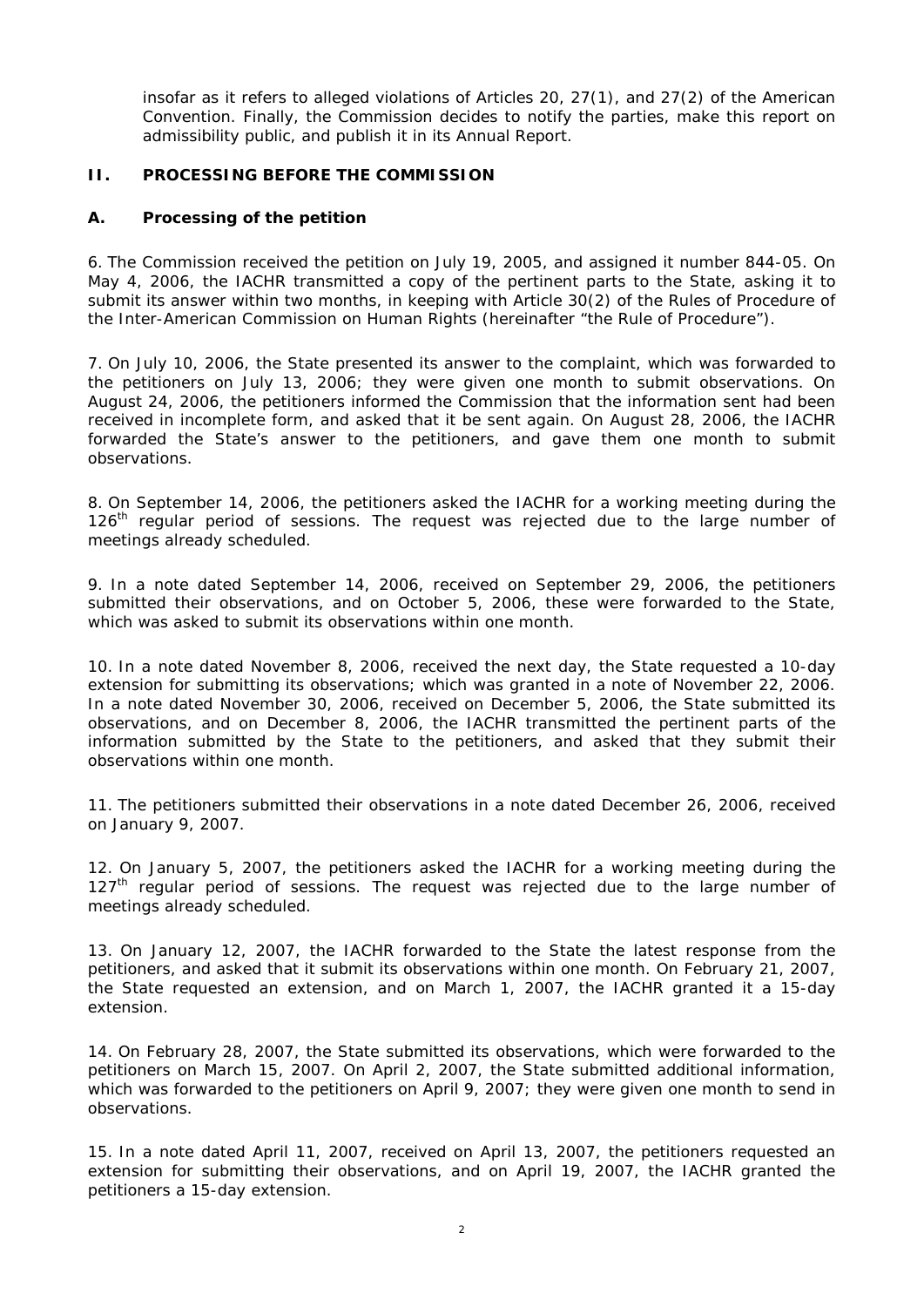16. In notes dated April 16, 2007, and May 6, 2007, received on May 7 and 9, 2007, respectively, the petitioners submitted additional information that was forwarded to the State on May 25, 2007; the IACHR asked the State to submit its observations within one month. In a note of May 16, 2007, the petitioners sent in information on the legal standing and representation of ADIVIMA. On August 14, 2007, the State submitted its observations on the information sent to it on May 25, 2007.

17. On December 5, 2007, the petitioners provided additional information individually identifying the alleged victims, which was forwarded to the State on December 7, 2007.

## **II. THE PARTIES' POSITIONS**

## **A. The petitioners' position**

18. The petitioners allege that the Guatemalan State intended to totally destroy the Community of Río Negro and its inhabitants during the years of military repression in Guatemala. They state with respect to this that the Commission for Historical Clarification (Comisión de Esclarecimiento Histórico) stated that "some communities, such as Río Negro, were victims of systematic persecution, aimed at their total elimination."<sup>[2](#page-2-0)</sup>

19. Based on the facts alleged, the petitioners argue that the petition is admissible pursuant to Article 46(2)(c) of the Convention and that the State is responsible for the violation of Articles 4, 5, 11(1), 19, 24, 8 and 25, in relation to Article 1(1) of the Convention, to the detriment of the Indigenous Community of Río Negro and its members. In addition, they allege that the State is responsible for violating Article 27(1) and 27(2) of the Convention, in relation to Articles 3, 4, 5, 6, 12, 17, 18, and 20 of the same instrument.

20. The petitioners report that the Community of Río Negro, situated in the Río Negro basin, municipality of Rabinal, department of Baja Verapaz<sup>[3](#page-2-1)</sup>, had a population of approximately 600 in 1982, most of them members of the Achí linguistic community of the Maya indigenous people. According to the petitioners, there were 150 families with eight to 12 members each, and with four micro-groups of families with the last names Pa Chen, Pa Sánchez, Pa Osorio, and Pa Iboy.

21. The petitioners explain that in the Community of Río Negro, the families were united and the land was communal. They cultivated corn, beans, peanuts, squash, and *toles*, and the products used for consumption by the community, commerce, and barter (system of exchange) among members of the same community or with members of other communities such as Xococ. They also note that the members of the community harvested their products in the mountain once a year, taking advantage of the rainy season, and throughout the year crops were planted along the banks of the Río Negro, taking advantage of the availability of water year-round. In addition, they indicate that some members of the community migrated to the department of Alta Verapaz and to the southern coastal region on a seasonal basis to work on the sugarcane, cotton, and coffee plantations.

22. In 1976, the construction of the Chixoy hydroelectric dam project began, which meant, according to the petitioners, a radical change in the peaceful and tranquil approach to life among the members of the community of Río Negro. In this respect, they explain that in the mid-1970s the Guatemalan State began to negotiate with the communities that would be affected by the Chixoy dam, promising reparations for the damages that would be caused,

<span id="page-2-0"></span> $2$  See petitioners' brief of July 19, 2005, p. 5.

<span id="page-2-1"></span><sup>&</sup>lt;sup>3</sup> According to the petitioners, the distance between the community of Río Negro and the municipality of Rabinal is approximately 40 kilometers, and it is approximately 200 kilometers from Guatemala City. To reach Río Negro one travels by boat, if approaching by water, or by vehicle overland. See petitioners' brief of July 19, 2005, p. 2.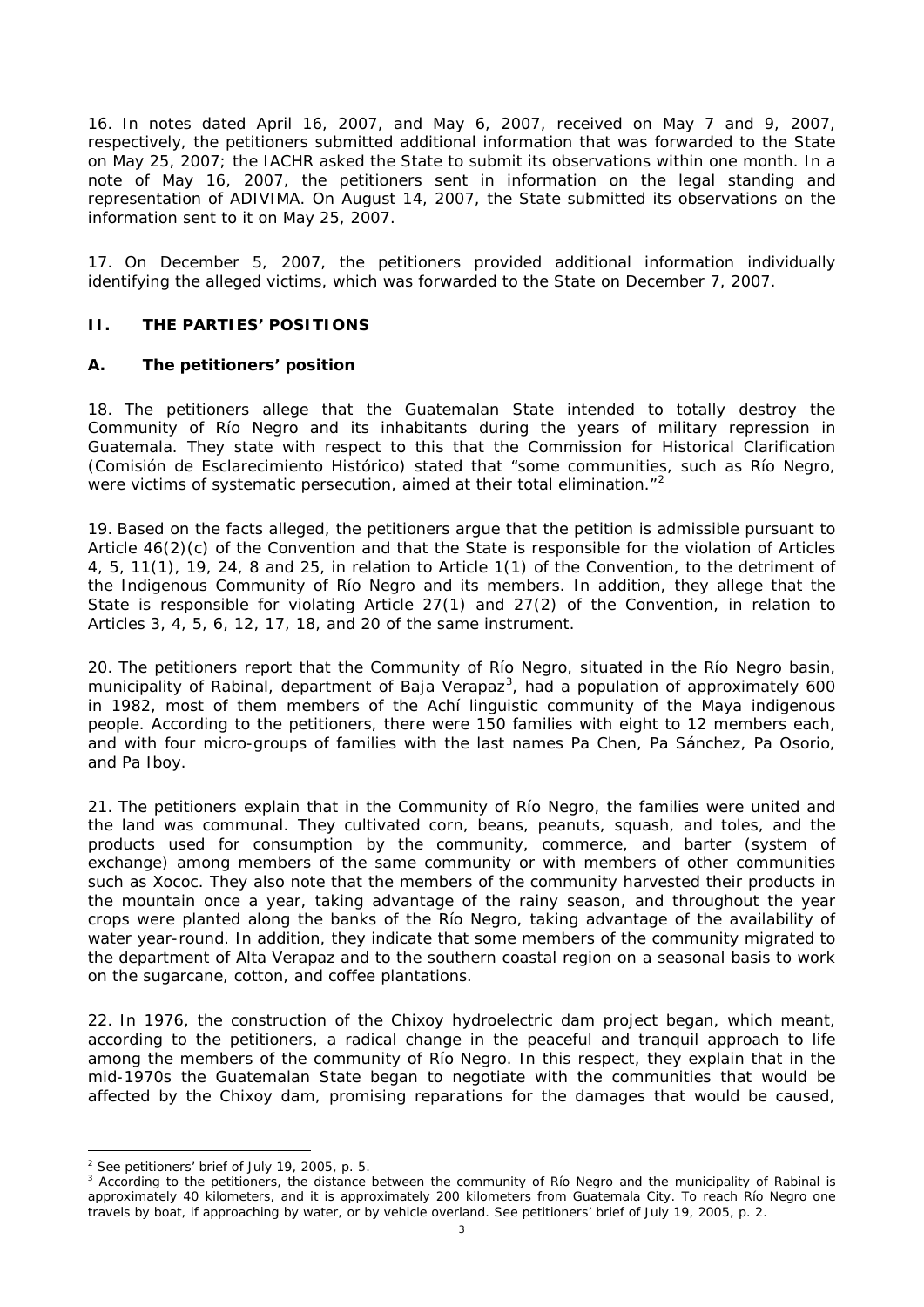which were never delivered. They add that in the late 1970s and early 1980s, many communities that lived in the Río Negro basin were brutally ousted.

23. The petitioners note that the Community of Río Negro was one of the communities affected by the construction of the Chixoy Hydroelectric Dam, and the one that put up the most resistance to being ousted from their ancestral lands. They state that as a consequence of that resistance, the Community of Río Negro was the one that suffered the most repression and persecution by the Guatemalan State, which, "taking advantage of the context of internal armed conflict at the time, accused its inhabitants of being the social base of the insurgency, considering them its enemies, and as a result their community was considered a red area for the Guatemalan Army."

24. The petitioners allege that the persecution of the Community of Río Negro began in 1980 with the disappearance of the seven persons who represented the Community in the negotiations with the National Electrification Institute (Instituto Nacional de Electrificación, hereinafter "INDE"). At the time of their disappearance, they had the book of minutes that recorded the information on the decision made by the Community in the negotiations that the INDE was proposing.

25. They add that on March [4](#page-3-0), 1980 $^4$ , at the Catholic chapel of the Community of Río Negro, the following members of the community were executed by agents of the Ambulatory Military Police (Policía Militar Ambulante, PMA):<sup>[5](#page-3-1)</sup> Máxima Chen, Francisco Tun Uscap, Mateo Uscaps Chen<sup>[6](#page-3-2)</sup>, Calixto Chen Sánchez, Santos López Ixpatá, Justo Alvarado, and Mateo Ixpata.

26. The petitioners state that the repression and intimidation against the Community continued in the following years and grew worse in late 1981 and early 1982.

27. According to the petitioners, on February 7, 1982, the Guatemalan Army and members of the PACs called the men from the Community of Río Negro to a meeting in the Community of Xococ, where they were accused of belonging to the guerrillas. At that time their identity papers were taken; they were ordered to return one week later to retrieve them.

28. The petitioners indicate that on February 13, 1982, approximately [7](#page-3-3)0<sup>7</sup> persons – most of them men and approximately eight women and nine children – from the Community of Río Negro, went to the community of Xococ to look for the identity papers that had been taken from them. Once there, members of the Guatemalan Army and the PAC brutally assassinated them<sup>[8](#page-3-4)</sup> and buried them in a common grave at a place called Chitón. According to the information provided by the petitioners, the children were tortured and the women were raped. One of the women was pregnant and as a result of the acts of violence labor was brought on; "despite her condition, they forced her to walk to Chitón, where they hung her; when she was dead they placed the baby on her chest and buried them both, even while the baby was

<span id="page-3-0"></span> <sup>4</sup> According to the petitioners, in the report on Guatemala "Memorias del silencio," Illustrative Case No. 10, "Massacre and elimination of the Community of Río Negro, and Illustrative Case No. 14, "Forced transfer of child survivors of the massacre of the community of Río Negro," this event is narrated as if it had occurred on March 5, 1980. Nonetheless, according to eyewitness statements and the death certificates, it occurred on March 4, 1980. See petitioners' brief of April 16, 2007, page 4.

<span id="page-3-1"></span><sup>&</sup>lt;sup>5</sup> According to the petitioners, the Ambulatory Military Police provided security services to the INDE. See petitioners' brief of July 19, 2005, p. 4. See also petitioners' brief of April 16, 2007, p. 3.

<span id="page-3-2"></span><sup>&</sup>lt;sup>6</sup> The petitioners report that Mateo Uscaps Chen died at the hospital as the result of wounds inflicted to the abdomen with a firearm. See petitioners' brief of April 16, 2007, p. 3.

<span id="page-3-3"></span>It can be observed that the number of victims of the events of February 13, 1982, in the information provided by the petitioners, varies from 70 to 91 persons.

<span id="page-3-4"></span><sup>&</sup>lt;sup>8</sup> "That day, the 70 persons massacred went in front of the Catholic church, where they were to be given their identity papers, but that's not what happened; instead, they were forced to go to a private home the property of Mr. Francisco Paz, where they were beaten with the butts of firearms, they were cut on the feet, nose, ears, and cheeks, most of those persons died from the torture to which they were subjected." In this respect see: Jesús Tecú Osorio, Memorias de las Masacres de Río Negro, first edition, p. 81. Cited by the petitioners in their brief of April 16, 2007, p. 4.

According to the petitioners the brutal way these persons were assassinated was revealed by the forensic anthropology report that was submitted as part of the anthropological investigation. See petitioners' brief of July 19, 2005, p. 4.

<span id="page-3-5"></span><sup>&</sup>lt;sup>9</sup> According to the petitioners, the persons massacred were buried at a place called Chitón, located in the village of Xococ, municipality of Rabinal, department of Baja Verapaz. Petitioners' brief of April 16, 2007, p. 5.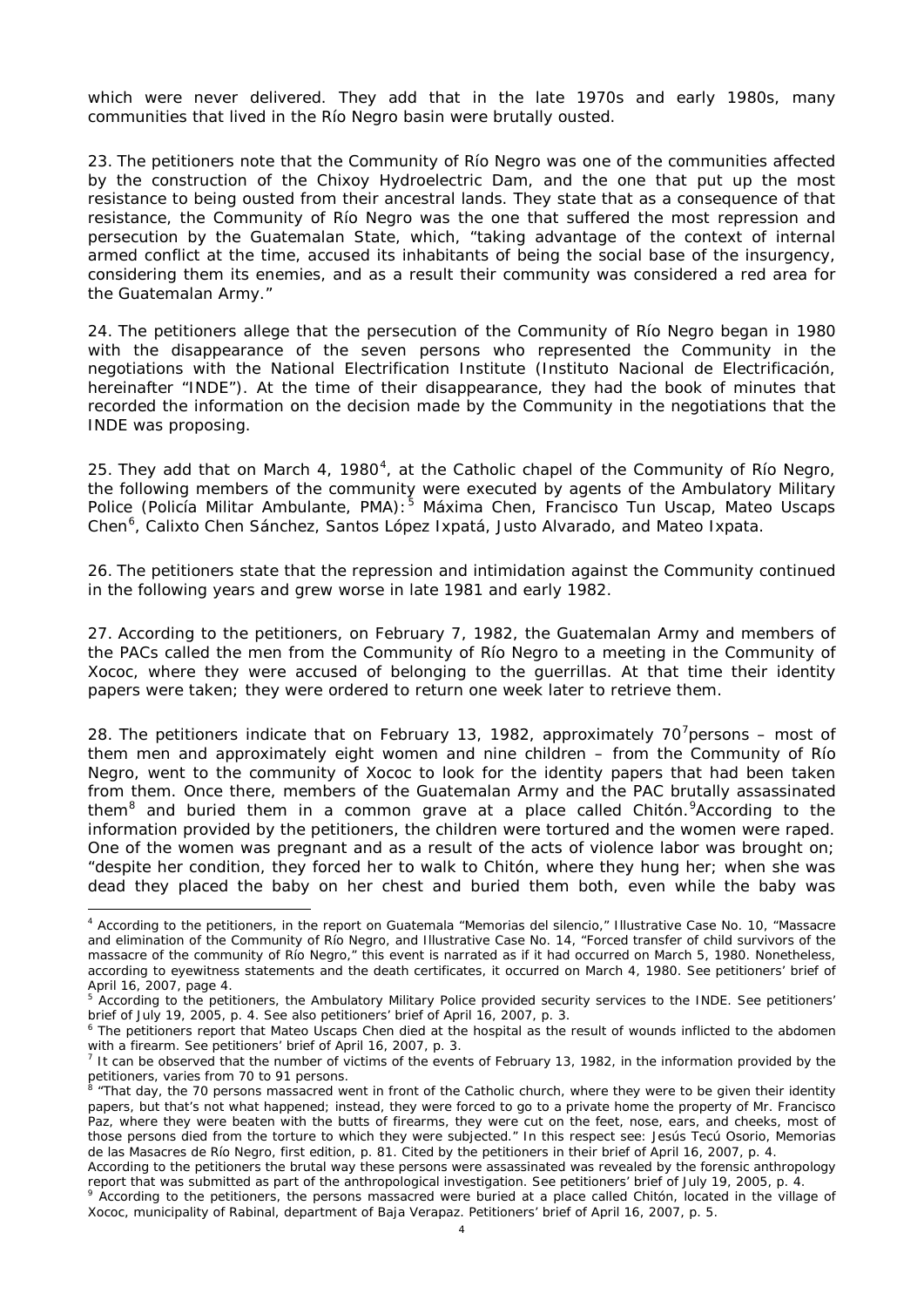alive."<sup>[10](#page-4-0)</sup> Two persons, according to the petitioners, were able to survive this massacre; one of them, Teodora Chen Tecú, said that she had heard that the Army and the PAC were going to finish massacring the entire population, so she advised the men to hide in the mountains.

29. One month later, on March 13, 1982, the petitioners reported that members of the Guatemalan Army and the PACs entered the community of Río Negro and assassinated approximately 177<sup>[11](#page-4-1)</sup> persons (107 children and 70 women)<sup>[12](#page-4-2)</sup> The petitioners say that at about six o'clock in the morning the soldiers and the PAC, uniformed and armed, reached the community of Río Negro and took all the people from their houses – most of them women and children. According to the petitioners, the patrol members had breakfast and then pillaged the village, several women were taken from the group to be raped. Subsequently, they forced the persons to walk about three kilometers up the mountain, where they were assassinated them, at a place known alternatively as Portozuelo and Pcoxom.<sup>[13](#page-4-3)</sup> According to the petitioners, the following persons survived this massacre: Feliza González Coloch, Juan Tum Sanchez, Bruna Pérez Osorio, and Santiago Lajuj Jerónimo.

30. In addition, the petitioners allege that  $17<sup>14</sup>$  $17<sup>14</sup>$  $17<sup>14</sup>$  children from the community of Río Negro were distributed among the patrol members, and were forced to live and work for almost two years as slaves for their victimizers.

31. On May 14, 1982, members of the Guatemalan Army and a group from the PAC entered the village of "Los Encuentros," in the municipality of Salamá, department of Baja Verapaz, where the survivors of the community of Río Negro had taken refuge. On that occasion, 12<sup>[15](#page-4-5)</sup> persons were massacred, the women were raped, and some persons were tortured and died as a result of the torture. Approximately 48 persons, mostly women, were captured and transported in three transfers made by helicopter; to this day their whereabouts are unknown.<sup>[16](#page-4-6)</sup> According to the petitioners, the following persons survived this massacre: Bernarda Lajuj Osorio<sup>[17](#page-4-7)</sup>, Carmen Sanchez Chen, Osorio Sanchez, Osorio Lajuj, Antonio Osorio Lajuj, Paulina Chen Osorio, and Felipa Osorio Tahuico.

32. The petitioners report that another small group of survivors from the village of Río Negro took refuge in the "Community of Agua Fría," situated in the municipality of Uspantan, department of Quiché, where the community was once again persecuted.<sup>[18](#page-4-8)</sup> They state that on September 14, 1982, at approximately 5 a.m., a patrol from the Guatemalan Army and patrol members of the Civil Defense Patrols surrounded the village of Agua Fría and forced all its members to meet in a house, accusing them of belonging to the guerrilla forces. They indicate that approximately 90<sup>[19](#page-4-9)</sup> persons were locked in that house, which was doused with gasoline and set afire. They indicate as well that the officer who commanded the operation threw a grenade in the house, and as a result the victims burned. Subsequently, according to the petitioners, the members of the Army and the PAC proceeded to sack and burn the 14 houses

<span id="page-4-8"></span><sup>18</sup> See petitioners' brief of July 19, 2005, p. 6.

<span id="page-4-0"></span> <sup>10</sup> Petitioners' brief of April 16, 2007, p. 5.

<span id="page-4-1"></span><sup>&</sup>lt;sup>11</sup> It is observed that the number of alleged victims of the events of March 13, 1982, in the information submitted by the petitioners, varies from 177 to 190 persons.

<span id="page-4-2"></span> $12$  According to the petitioners, many of the children were from 3 months to 2 years of age; their remains were eroded due to the fragility of their bones. The exhumation of corpses performed 12 years later established the existence, in three graves, of 143 skeletal remains, 85 of which were of children, and the other 58 of women. In petitioners' briefs of July 19 2005, p. 5 and April 16, 2007, p. 6.

<span id="page-4-3"></span> $13$  The information provided indicates that the members of the community of Río Negro were forced to walk to a place called Pocoxom, which is also known as Portozuelo.

<span id="page-4-4"></span> $4$  It is noted that the number of alleged victims, in the information submitted by the petitioners, varies from 17 to 20 children.

<span id="page-4-5"></span> $15$  The petitioners, in their brief of May 6, 2007, clarify that in all, on this date 12 persons were assassinated and 48 were disappeared. See petitioners' brief of May 7, 2007, p. 10. See also the reference to these facts in petitioners' brief of July 9, 2005.

<span id="page-4-6"></span><sup>&</sup>lt;sup>16</sup> It is observed that the number of alleged victims of the events of May 14, 1982, in the information provided by the petitioners, varies from 57 to 60 persons.

<span id="page-4-7"></span>According to the petitioners, she was subjected to slavery by a member of the PAC, in the village of Xococ, Rabinal Baja Verapaz. See additional information provided by the petitioners on September 5, 2007.

<span id="page-4-9"></span><sup>&</sup>lt;sup>19</sup> One observes that the number of alleged victims of the facts of September 14, 1982, in the information provided by the petitioners, varies from 92 to 117.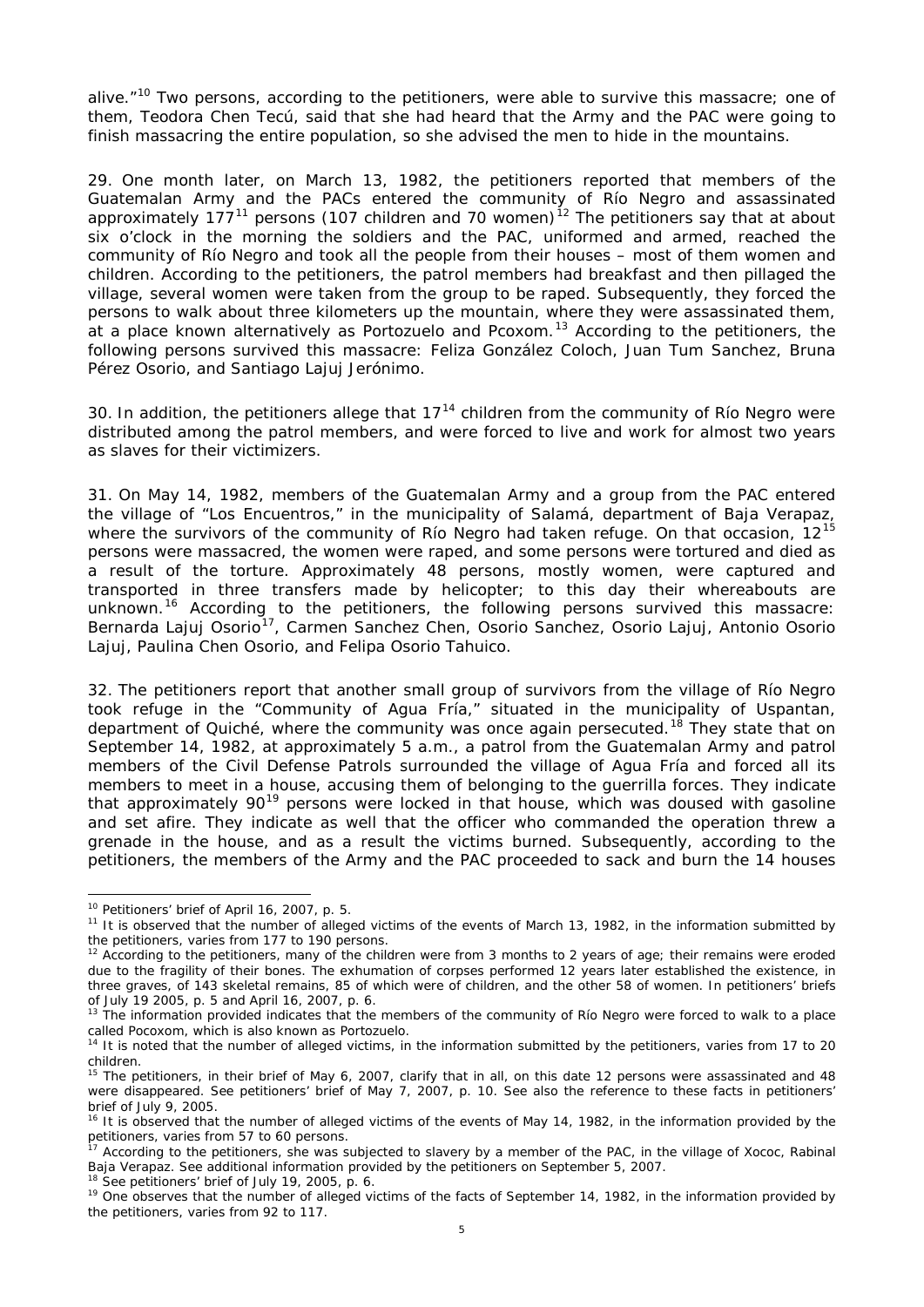in the community. The petitioners note that this massacre was directed by an officer with the last names Sánchez Ochoa.<sup>[20](#page-5-0)</sup> According to the petitioners, Dorotea Lajuj López, Julián Sic López, and Eusebio Sic survived this massacre.

33. The petitioners allege that these atrocious acts committed against the community and population of Río Negro detail the undeniable way in which much of its population was persecuted and eliminated, "which cannot be seen as anything other than the harshest thing a defenseless human being can experience against all the power deposited in the authorities of the government in place and which the Guatemalan State, for over 25 years, has kept quiet and tried to cover up with a veil of impunity."<sup>[21](#page-5-1)</sup>

34. The petitioners report that much of the territory where the community of Río Negro was located was flooded by the construction of the Chixoy dam. They explain that at this time very few inhabitants remain in the community, due to the repression and persecution they suffered; approximately seven families live in the area of the community, while other members of the community live in the community of Pacux. $22$ 

35. As regards the exhaustion of domestic remedies, the petitioners indicate that in 1993, a complaint was lodged regarding the massacre alleged to have occurred on March 13, 1982, before the Criminal Court for Drug-trafficking and Environmental Crimes of First Instance of the department of Baja Verapaz, which was recorded as case No. 722-93. According to the petitioners, in the wake of this complaint there was a conviction of Messrs. Carlos Chen, Pedro González, and Fermín Lajuj Xitumul, chiefs of the former Civil Defense Patrols, for the deaths of two women identified among the more than 143 skeletal remains of human beings that have been exhumed from the massacre of persons from the community of Río Negro, carried out on March 13, 1982, at the cerro Pocoxom. According to the petitioners, the judgment against the three persons mentioned became firm in 2000. In addition, they indicate that the investigation into Col. José Antonio Solares and 10 former patrol members of the Civil Defense Patrols remained open.

36. According to the petitioners, in the investigation process, after fully identifying Mr. José Antonio Solares and having heard a witness who is a former patrol member of the Civil Defense groups, the Public Ministry, in April 2003, requested the apprehension of Col. José Antonio Solares for the crime of assassination.<sup>[23](#page-5-3)</sup> With respect to the 10 patrol members, the petitioners indicate that six are currently in prison and four are fugitives.  $24$ 

37. As for the arrest of Mr. José Antonio Solares, the petitioners consider that the State does not have the political will to enforce the arrest warrant; to the contrary, they consider that he is being protected by the Guatemalan State. In this respect they adduce that Mr. Solares receives a monthly retirement pension that the State itself deposits into his bank account, through the Ministry of Defense. In addition, they note that Mr. Solares must annually present his Notarial certificate of survival to the Instituto de Previsión Militar (Military Social Security Institute) in order for his pension to be deposited to his account.<sup>[25](#page-5-5)</sup>

<span id="page-5-0"></span><sup>&</sup>lt;sup>20</sup> Petitioners' brief of April 16, 2007, pp. 10 and 11.

<span id="page-5-1"></span> $21$  In the communication of April 16, 2007, the petitioners attached a list of 53 alleged victims massacred on different dates as a result of persecution against the Community of Río Negro.

<span id="page-5-2"></span><sup>&</sup>lt;sup>22</sup> The petitioners indicate that they refer to the community of Pacux "situated on the edge of the municipality of Rabinal, where victims and victimizers of the armed conflict live together, and where two or three families per house live in overcrowded conditions on a plot of 15 meters by 30 meters." See petitioners' brief of July 19, 2005, p. 7. 23 Criminal proceeding identified by number 28-2003. See petitioners' brief of April 16, 2007, p. 12.

<span id="page-5-4"></span><span id="page-5-3"></span><sup>24</sup> According to the petitioners, the names of the persons apprehended are as follows: Macario Alvarado Toj, Francisco Alvarado Lajuj, Tomas Vino Alvarado, Bonifacio Cuxum López, Lucas Lajuj Alvarado. See petitioners' brief of May 7, 2007, pp. 12 and 13.

<span id="page-5-5"></span><sup>25</sup> In this respect, the petitioners indicate that they attach the following documents: (a) Notarial act of survival of December 15, 2004; (b) Notarial act of survival of December 26, 2005; (c) Photocopy of the activity of savings account No. 7611001684 in the name of José Antonio Solares, January 2005 to January 2006; (d) Official note of June 4, 2004, signed by the third officer of the Civilian National Police, Alfredo Rolando Caballeros, which, according to the petitioners, indicates that Mr. José Antonio Solares is hiding in his residence. According to the petitioners, this shows the lack of political will on the part of the Guatemalan State to enforce the arrest warrant.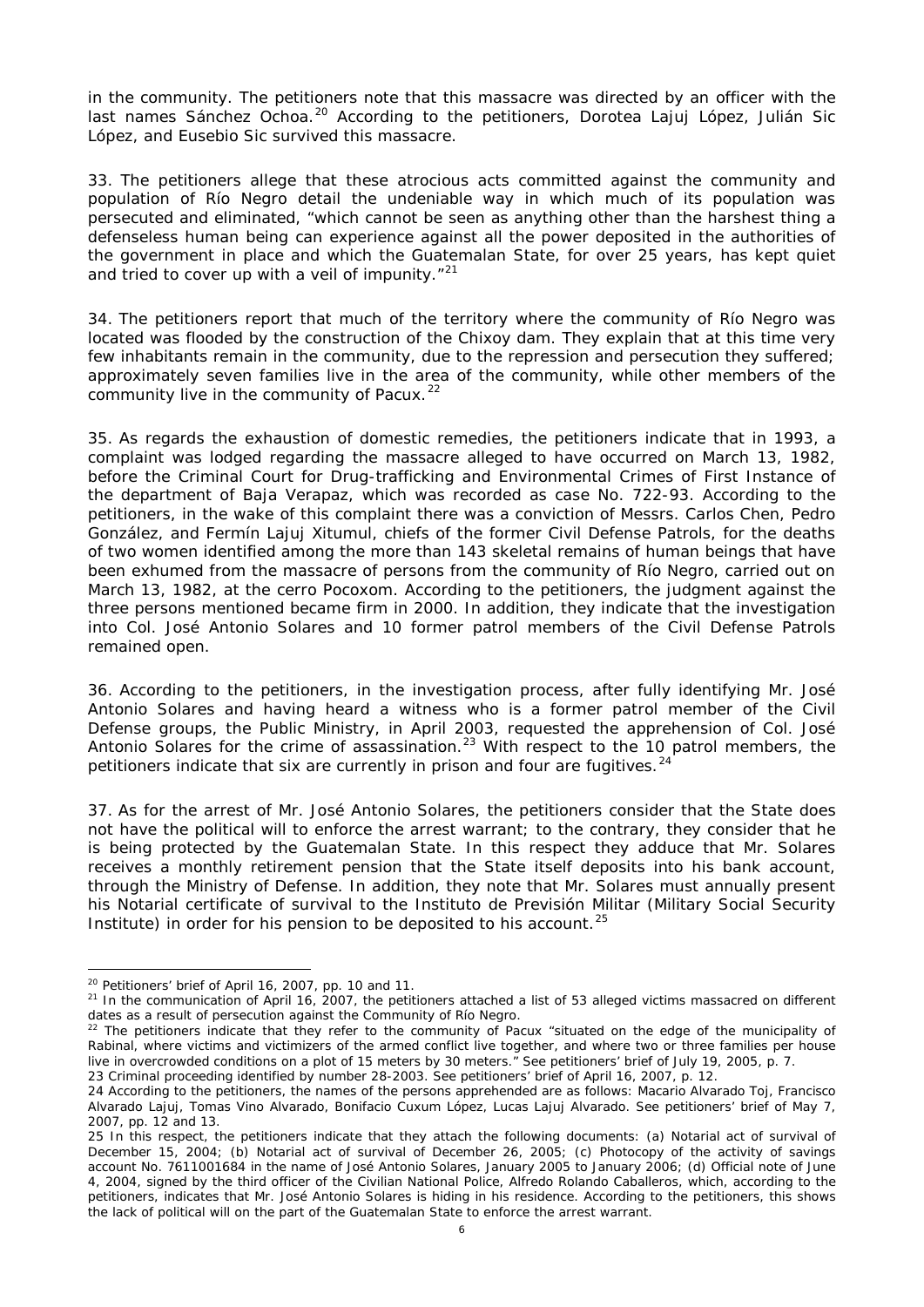38. The petitioners note that on October 27, 2004, the Criminal Court for Drug-trafficking and Crimes against the Environment of the Department of Baja Verapaz, in case number 28-2003, oponed the case, and began the proceeding, which was suspended due to the filing of some motions. Specifically, the petitioners allege that on October 28, 2004, the oral and public debate was suspended by the filing of an *amparo* action, which was found inadmissible and subsequently confirmed on appeal.

39. Nonetheless, the petitioners note that the defense counsel of the accused filed a constitutional motion, arguing that Article 234 of the Code of Criminal Procedure is partially unconstitutional. The petitioners indicate that one year and seven months later, there has been no ruling on that motion.

40. As regards the exhumation of the bodies buried at clandestine cemeteries, the petitioners report that in 1994, at the initiative of the survivors, the courts ordered the exhumation of remains of the victims of the March 13, 1982 massacre. According to the forensic anthropology report, the human remains found were of at least 143 persons, including women and children, who were killed violently; it was only possible to identify three persons. The petitioners state that of this large number of persons, some more remains have yet to be recovered, and that they may have been carried away by the water current that formed in the place where the victims were left, others due to erosion (mainly babies and small children) were lost after more than 10 years of having been exposed to the elements. $26$ 

41. Finally, the petitioners note, as a way to explain the continuation of the conflicts, that in 2004 the community of Pacux, one of the communities resettled from the Community of Río Negro, after suffering more than four months without electricity and without drinking water, decided to convene the communities affected by the construction of the Chixoy hydroelectric dam to demonstrate peacefully. They allege that as a result of the demonstration held September 7, 2004, nine persons as representatives of that community, were accused of crimes such as "attack on the internal security of the nation and the security of the Public Services, alleging that the intention of the demonstration was to destroy the dam; they also accuse them of the crime of unlawful entry; the State forgets that the land is still registered in the name of the communities. $"^{27}$  $"^{27}$  $"^{27}$  They indicate that at present nine persons who participated in that demonstration are facing criminal charges.<sup>[28](#page-6-2)</sup>

## **B. The State's position**

42. The State, in answering the complaint, noted as follows as regards the events in the community of Río Negro on March 13, 1982:

"Based on the information from the Public Ministry, it was established that: 'on March 13, 1982, at approximately six o'clock in the morning, Messrs. Macario Alvarado Toj, Francisco Alvarado Lajuj, Tomas Vino Alvarado, Pablo Ruiz Alvarado, Bonifacio Cuxun López, Lucas Lajuj Alvarado, Pedro González Gómez, Fermín Lajuj Xitumul, Miguel Alvarado Sic, and Víctor González, accompanied by First Captain of the National Army José Antonio Solares González, along with other residents of the village of Xococ, who it has not been possible to individually identify, went to village of Xococ [*sic* village of Río Negro] of the municipality of Rabinal, department of Baja Verapaz bearing machetes, rope, sticks, and firearms for the purpose of executing the residents of that village, to which end they ousted them from their homes, gathered them together, and violently along a mountainous road took them to the place known as Pokoson situated in Cerro Portozuelo, which is located approximately two kilometers from the village of Río Negro where, as of 11 a.m., they began to interrogate them for the purpose of finding out where the guerrillas were and subsequently they executed the women and children using the sticks and rope as tourniquets around the victims' throats, strangling them and crashing the children against the rocks and trees, beating the women's faces with sticks until they died, as occurred when Macario Alvarado Toj shot Juana Tum Sánchez, who did not die from the impact of the bullet rather the accused Alvarado Toj and other companions beat her with sticks to the head until they killed her,

<span id="page-6-0"></span> $26$  See petitioners' brief of July 19, 2005, p. 7.

<span id="page-6-1"></span> $27$  See petitioners' brief of July 19, 2005, p. 7.

<span id="page-6-2"></span> $28$  See petitioners' brief of July 19, 2005, p. 8.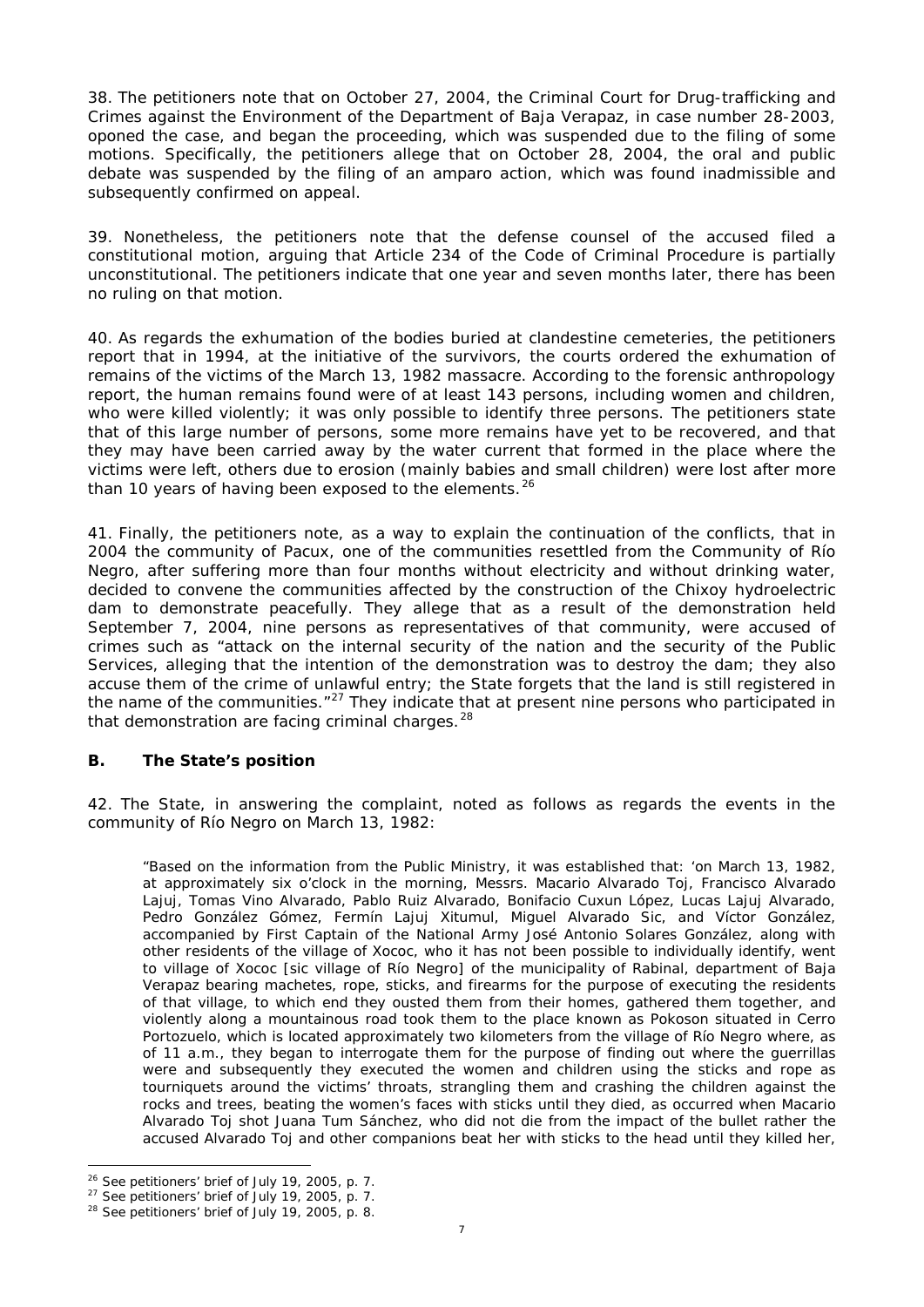and they kept the victim's daughter, the minor Silverio Lajuj Tum. After killing all the residents of the village as described, they tossed all of the bodies into a brook near the place already mentioned. In addition, it was established that all the persons mentioned as accused participated actively in each of the executions and in the facts already described above, and that minor Jesús Tecú Osorio was taken from the place and lived with Pedro González Gomes, minor Maria Eustaquia Uscap Ivoy lived with Pablo Ruiz Alvarado and minor Pedro Sic Sánchez lived with Fermín Lajuj Xitumui.<sup>"[29](#page-7-0)</sup>

Based on illustrative report No. 10 of the report of the Commission for Historical Clarification (Comisión de Esclarecimiento Histórico), it was established that: "On August 23, 1993, four members of the community, with the assistance of the Grupo de Apoyo Mutuo (GAM), reported the facts to the Justice system. On July 25, 1994, three members of the Civil Defense Patrols who participated in the massacre of March 13 were detained and indicted. The exhumation was done on October 7, 1994, On May 27, 1996, oral argument was suspended because the defense requested the application of the amnesty decree, 32/88, which was denied in all instances."<sup>[30](#page-7-1)</sup>

43. With respect to the procedural posture of the case, the State, in its response to the complaint, noted that the oral trial began on November 9, 1998; it concluded with a conviction, handed down November 30 by the Court of Rabinal (Tribunal de Sentencia de Rabinal), in which the death sentence was imposed by the trial court against Pedro González Gómez, Fermín Lajuj Xitumul, and Miguel Alvarado, accused of being the material perpetrators of the Río Negro massacre. This judgment, according to the State, was voided on appeal and remanded. The State adduces that the accused were subsequently convicted and sentenced to "50 years of prison for the assassination of two persons found at the clandestine cemetery of Pocoxom." **[31](#page-7-2)** According to the State, the judgment was upheld in 2000.

44. In addition, the State indicated that criminal proceedings were initiated against Messrs. Macario Alvarado Toj, Francisco Alvarado Lajuj, Tomas Vino Alvarado, Pablo Ruiz Alvarado, Bonifacio Cuxum López, and Lucas Lajuj Alvarado; and that the file was forwarded to the Criminal Court for Drug-trafficking and Crimes against the Environment, on July 14, 2003.

45. The State also indicated that in keeping with the Report from the Public Ministry, it was established that the Army officer mentioned in the incident attributed to the accused who are named, is the now Colonel José Antonio Solares González. The State indicates that an arrest warrant was issued for Colonel José Antonio Solares on April 15, 2003, for the crime of murder (*asesinato*). The State adduces that as part of the investigation, and to secure Mr. Solares González's arrest, searches and checks have been carried out, with negative results; he adds that information has been requested from different institutions to determine his whereabouts.

46. The State indicates that in the instant case, the petitioners accuse the State of violating the victims' rights for not having executed the order to apprehend Colonel José Antonio Solares. In this respect, it notes, according to the information received from the judicial entities and the Public Ministry, the arrest warrant is pending execution.

47. Based on what has been indicated by the State, on several occasions efforts have been made to execute the arrest warrant, but it has been impossible due to the fact that Mr. Solares González has not been found at the time and place the operation is carried out.

48. The State asks the Commission to find the case inadmissible for the time being, considering that according to information received by the judicial bodies in charge of imparting justice, the arrest warrant for Mr. Solares is still pending execution, and the proceeding is still open.

<span id="page-7-0"></span><sup>&</sup>lt;sup>29</sup> See State's brief of July 10, 2006.

<span id="page-7-1"></span><sup>30</sup> See State's brief of July 10, 2006.

<span id="page-7-2"></span><sup>&</sup>lt;sup>31</sup> See State's brief of July 10, 2006.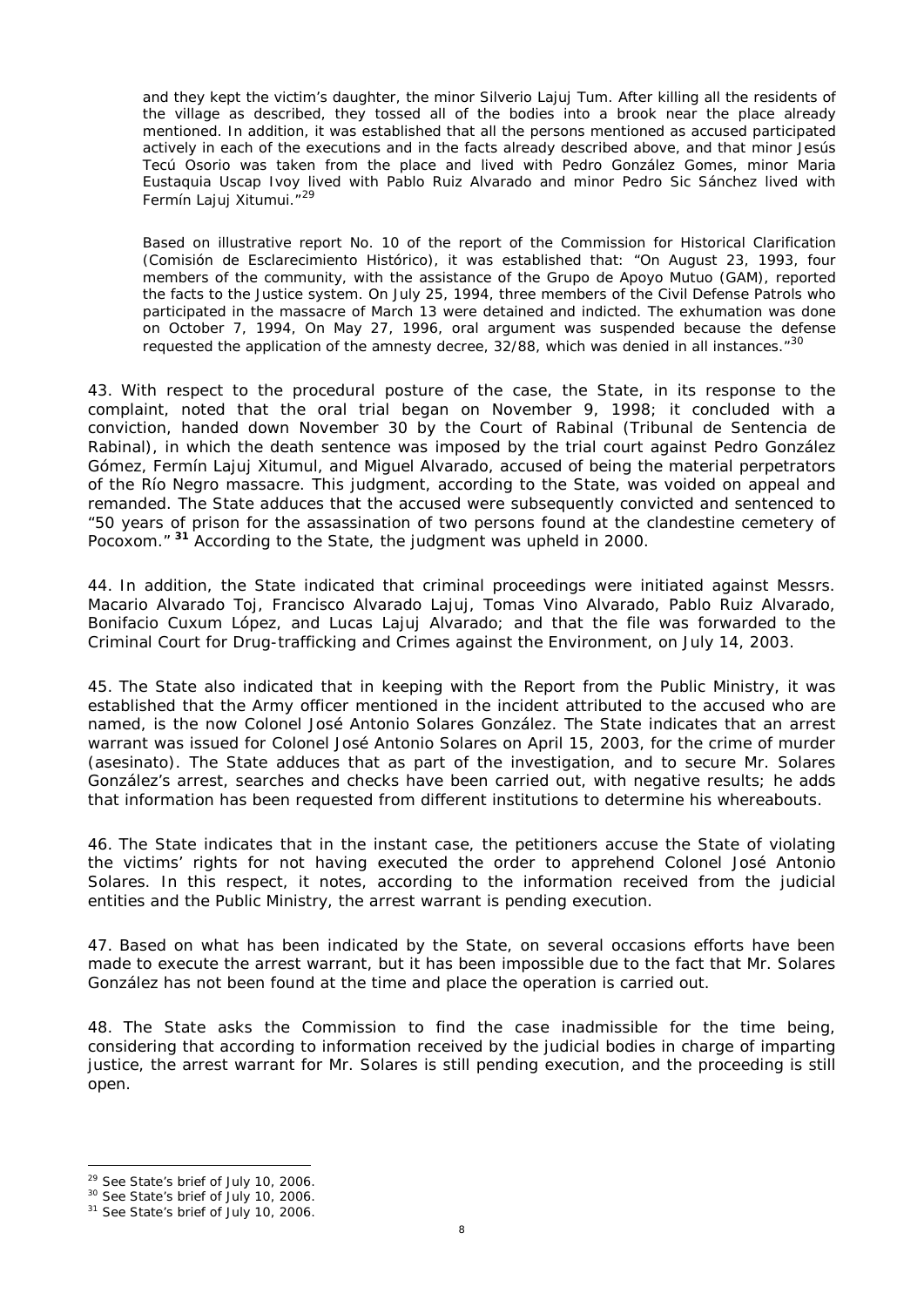49. The State, in its communication of December 5, 2006, once again indicated that as part of the measures adopted to secure the arrest of José Antonio Solares, searches and checks have been carried out, without any positive results thus far. It adds that the Public Ministry reported that requests continue to be made of various departments to determine José Antonio Solares's whereabouts. It also notes that on August 1 and September 25, 2006, the arrest warrant was reiterated to the corresponding department of the Public Ministry. The State further reports that the Presidential Commission on Human Rights has ordered that the instant case be made known to the Comité de Impulso (Impetus Committee), which handles the cases before the Inter-American Commission on Human Rights.

50. With respect to the petitioners' position to the effect that the State is protecting Mr. José Antonio Solares, the State argued that according to the Constitution of Guatemala, the Public Ministry has autonomous functions, the main purposes of which are to see to the strict enforcement of the laws. In this context it notes that due to the form of government in Guatemala, in which the legislative, executive, and judicial branches are independent in the performance of their functions, and in which subordination among them is prohibited, it is not possible for the State to protect Mr. José Antonio Solares González.

51. In a communication of March 30, 2007, the State indicated the following with respect to the constitutional motion filed by the defense attorney for the accused:

- (a) The judgment in the case was handed down on March 21, 2006.
- (b) As of this date signatures are being collected in the judgment on the merits.

(c) When the judgment becomes firm, the record will be referred by means of the corresponding document containing the final judgment to the Criminal Court for Drug-trafficking and Crimes against the Environment of Salamá, department of Baja Verapaz, for the matter to continue to be processed in that judicial body.<sup>[32](#page-8-0)</sup>

52. The State, in the communications sent to the Commission, has indicated that the petition should be found inadmissible based on the provisions at Article 46 of the American Convention and Articles 31 and 32 of the Commission's Rules of Procedure.

53. The observations submitted by the State on August 14, 2007, indicate that the information provided by the petitioners on May 7, 2007, consists of a correction and addition to the complaint sent to the Guatemalan State on May 4, 2006. In this regard, the State in its observations brief concludes that "it considers itself informed of the petitioners' additional submission related to the massacre carried out in the community of Río Negro on March 13, 1982."

54. With respect to the corrections and additions related to the massacres that occurred in other villages or communities, the State takes the following position:

That notwithstanding the existence of the legitimate right of the victims of the massacres that occurred in the communities of Los Encuentros and the village of Agua Fría, which is recognized by the State, to lodge a complaint regarding the massacres before the inter-American system, it is the position of the State that these and other massacres should be presented through separate and individual petitions, and not as an amendment to the initial petition in the instant case.

Considering the foregoing, and based on the initial petition, the State considers that in the instant case only the facts derived from the massacre of March 13, 1982, should be added, and that the only petitions and observations that should be taken into account are those related to the criminal proceeding initiated in the wake of the massacre described above and that is currently pending. Specifically, in the human rights enshrined in the Convention, which the petitioners allege were violated due to the events of March 13, 1982, and which were described in the initial petition and

<span id="page-8-0"></span><sup>&</sup>lt;sup>32</sup> See State's brief of March 30, 2007.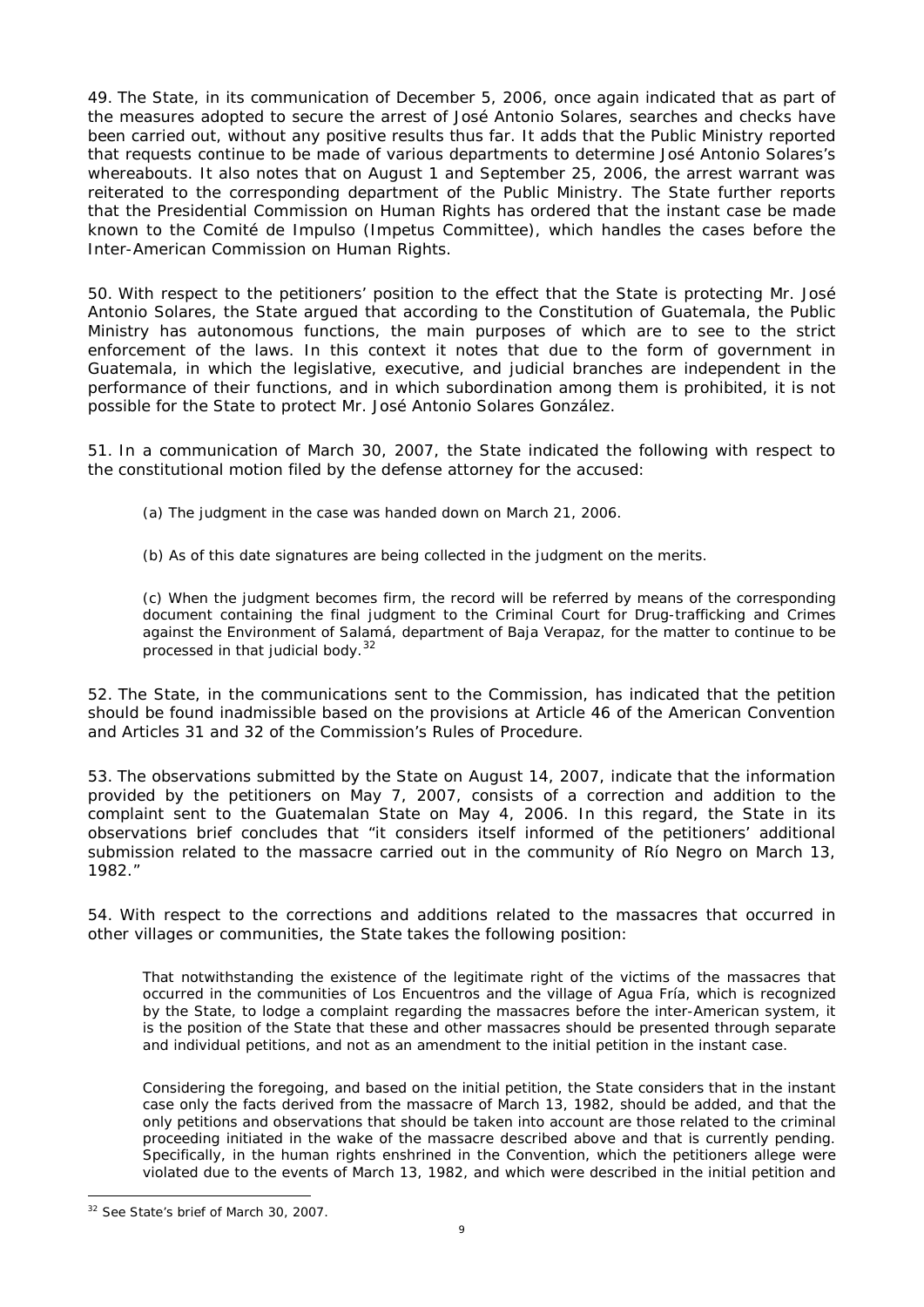that are geared to showing the delay that has occurred in criminal proceeding 28-2003 of the Criminal Court for Drug-trafficking and Crimes against the Environment of Salamá, Baja Verapaz, progress on which is reported in this report.<sup>[33](#page-9-0)</sup>

55. With respect to criminal proceeding No. 28-2003 of the Criminal Court for Drug-trafficking and Crimes against the Environment of Salamá, Baja Verapaz, the State indicates that the Constitutional Court was asked to provide information on the procedural posture of Case No. 2319-05, related to the appeal of a constitutional motion. In this respect, the State notes that on March 21, 2007, a resolution was issued in Case No. 2319-2005 that affirms the operative part of an order appealed, "that is to say, the appeal was rejected," $34$  and on March 19, 2007, according to the State, the record was returned to the competent judicial organ and the parties were notified of the resolution. In addition, the State argues that "it appears from the information provided by the Constitutional Court and by the petitioners that in effect, within the criminal proceeding initiated by the petitioners, speedy process has not been favored." <sup>[35](#page-9-2)</sup>

56. With respect to the persons not yet apprehended in criminal proceeding No. 28-2003 before the Criminal Court for Drug-trafficking and Crimes against the Environment, the State indicates that six of the ten named accused have been apprehended.

## **IV. ANALYSIS OF ADMISSIBILITY**

#### **A. Competence** *ratione personae, ratione temporis, ratione loci* **and***ratione materiae* **of the Inter-American Commission**

57. The petitioners are authorized by Article 44 of the American Convention to submit complaints to the IACHR.

58. The petitioners individually identify the alleged victims as follows<sup>[36](#page-9-3)</sup>:

## **· Persons from the Community of Río Negro massacred on February 13, 1982, in the village of Xococ, municipality of Rabinal, department of Baja Verapaz**

(1) Abelino Sanchez Chen; (2) Agustín Osorio Chen; (3) Agustín Osorio; (4) Agustín Osorio Sanchez; (5) Alberto Lajuj Tum; (6) Andrés Chen Osorio; (7) Andrés Tun Sánchez; (8) Alejandro Sanchez Chen; (9) Andrés Sanchez Ixpatá; (10) Antonio Chen; (11) Antonia Ismalej Cuxum; (12) Balvino Uscap Ivoy; (13) Bernardino Uscap Chen; (14) Camila Chen Chen; (15) Candelaria Mendoza; (16) Cayetano Osorio Chen; (17) Ciriaca Chen Chen; (18) Ciriaco López Chen; (19) Ciriaco Sánchez Osorio; (20) Clemente Sanchez Osorio; (21) Crispín Tun Ivoy; (22) Damacio Osorio Ixpatá; (23) Jesusa Ivoy Sanchez; (24) Dominga Ivoy Chen; (25) Doroteo Osorio; (26) Domingo Osorio Sic; (27) Esteban Chen Tecú; (28) Esteban Osorio Burrero; (29) Evaristo Alvarado; (30) Evaristo López Ixpatá; (31) Feliciano Chen Osorio; (32)

<span id="page-9-0"></span><sup>&</sup>lt;sup>33</sup> See State's brief of August 14, 2007, pp. 3 and 4.

<span id="page-9-1"></span><sup>34</sup> See State's brief of August 14, 2007, p. 2.

<sup>35</sup> See State's brief of August 14, 2007, pp. 2 and 3.

<span id="page-9-3"></span><span id="page-9-2"></span><sup>36</sup> On May 7 and 9, 2007, they submitted lists of alleged victims, which were forwarded to the State for its observations on May 25, 2007. On December 5, 2007, the petitioners sent updated lists of alleged victims that differ in some names with respect to those submitted on May 7 and 9, 2007. On December 7, 2007, the additional information produced by the petitioners was sent to the State.The numbers of alleged victims in the record, according to the information sent by the petitioners on December 5, 2007, are as follows:

<sup>(1) 89</sup> persons from the village of Río Negro, massacred on February 13, 1982, in the village of Xococ, municipality of Rabinal, Baja Verapaz;

<sup>(2) 190</sup> persons from the village of Río Negro, massacred on March 13, 1982, municipality of Rabinal, Baja Verapaz;

<sup>(3) 17</sup> child survivors of the massacre of March 13, 1982, in the village of Río Negro, enslaved by their victimizers in

the village of Xococ, Rabinal, Baja Verapaz; (4) 57 persons from the village of Río Negro, massacred and disappeared on May 14, 1982, in the hamlet of Los Encuentros, Rabinal, Baja Verapaz;

<sup>(5) 116</sup> persons from the village of Río Negro, massacred on September 14, 1982, in the hamlet of Agua Fría, municipality of Chicaman, department of El Quiché; and,

<sup>(6) 51</sup> persons from the village of Río Negro, massacred on different dates, as a result of systematic persecution, Rabinal, Baja Verapaz.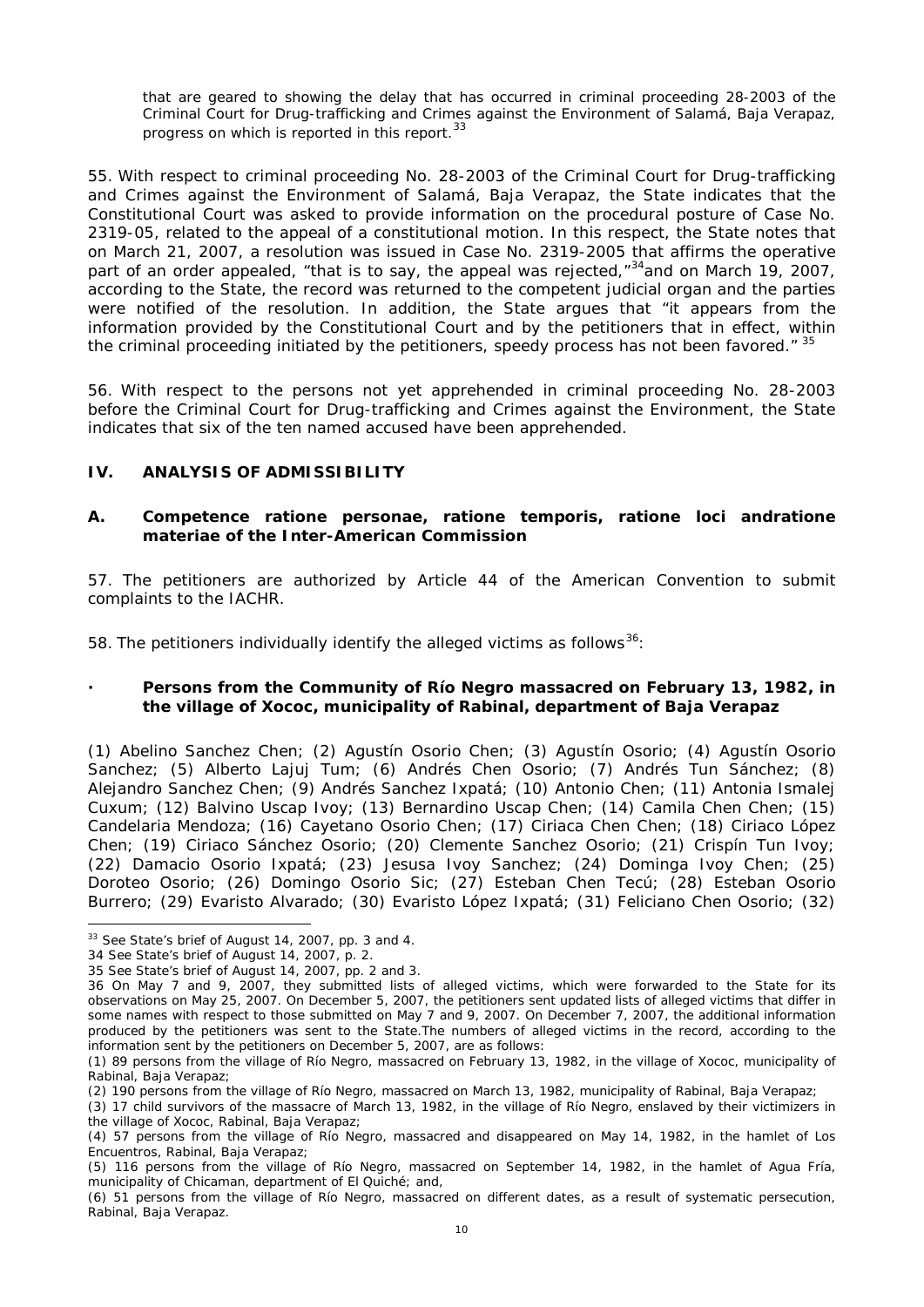Feliciano Chen; (33) Felipe Sanchez Osorio; (34) Felisa Osorio Chen; (35) Félix Chen; (36) Félix Osorio; (37) Fernando Lajuj Toj; (38) Gregorio Osorio; (39) Guillermo Osorio Lajuj; (40) Guillermo Sanchez; (41) Gustavo Osorio Sic; (42) Ignacio Chen Osorio; (43) Jesús Osorio; (44) José Chen Uscap; (45) José Ivoy Osorio; (46) Juan Cuxum Sic; (47) Justa Osorio Sic; (48) Juan Pablo Osorio; (49) Juana Cuxum Ismalej; (50) Laureano Teca; (51) Lorenzo Osorio; (52) Lorenzo Osorio Chen; (53) Lorenzo Osorio Sic; (54) Lucas Osorio Chen; (55) Luciana Ivoy Osorio; (56) Luis Iboy Sánchez; (57) Luis Osorio Chen; (58) Magdalena Osorio Sanchez; (59) Marcela Chen; (60) Martín López Osorio; (61) Martina Osorio Chen; (62) Mateo Osorio; (63) Matías Tecú Chen; (64) Nicolás Chen; (65) Pablo Chen; (66) Pablo Osorio Chen; (67) Pablo Tun Chen; (68) Pascual Sanchez Osorio; (69) Patricia Chen Chen; (70) Pedro Ivoy Chen; (71) Pedro Ivoy Osorio; (72) Raymundo Osorio Ixpatá; (73) Rosendo Sic; (74) Rufino Chen Chen; (75) Ruperto Ivoy Chen; (76) Santiago Lajuj Jerónimo; (77) Santiago Sanchez Chen; (78) Secundino Uscap Chen; (79) Soterio Sanchez Chen; (80) Tereso Osorio Chen; (81) Timoteo Chen Sanchez; (82)Tomas Lajuj Chen; (83) Toribio Lajuj Chen; (84) Valentín Pérez Gonzalez; (85) Venancio Sánchez; (86) Vicente Chen Teca; (87) Víctor Lajuj Chen; (88) Victoriano Cahuec López; and (89) Virgilio Sucup Sucup.

## **· Persons from the Community of Río Negro massacred on March 13, 1982, in the Community of Río Negro, municipality of Rabinal, department of Baja Verapaz**

(1) Adela Lajuj Osorio; (2) Adelia Osorio Ivoy; (3) Alberta Ivoy Sanchez; (4) Alejandra Osorio Chen; (5) Ana María Chen Osorio; (6) Anastacia Chen Sanchez; (7) Anastacia Osorio Ivoy; (8) Anastacia Tecú Sánchez; (9) Anastacio Tecú Osorio; (10) Andres Ivoy; (11) Angela Sanchez Chen; (12) Anibal Tum Osorio; (13) Antonio Chen Ivoy; (14) Arcadio Sanchez González; (15) Arcadio Chen Osorio; (16) Arnulfo Osorio Chen; (17) Bacilio Osorio Sanchez; (18) Benedicto Osorio Chen; (19) Bernarda Chen Osorio; (20) Bonifacio López Osorio; (21) Candelaria Pérez Osorio; (22) Carmela Osorio Chen; (23) Carmelina Cuxum Lajuj; (24) Catarina Ivoy Sanchez; (25) Catarino Chen eca; (26) Celestina Sanchez González; (27) Cesario Osorio Ivoy; (28) Ciriaca Chen Chen; (29) Ciriaca Chen eca; (30) Ciriaca Osorio Osorio; (31) Clementina Osorio; (32) Cleotilde Osorio Chen; (33) Cristina Sanchez González; (34) Cristina eca Sanchez; (35) Delfina Chen Osorio; (36) Demetrio Osorio Ivoy; (37) Demétria Osorio Lajuj; (38) Dominga Chen; (39) Dominga Ivoy Chen; (40) Dominga Sanchez Chen; (41) Dominga eca Osorio; (42) Dorotea Sanchez Osorio; (43) Elena Osorio Chen; (45) Eligia Chen Osorio; (46) Eligia Osorio; (47) Emiliana Osorio Alvarado; (48) Emiliano Pérez Osorio; (49) Emilio Sic Chen; (49) Enriqueta Chen Ivoy; (50) Esperanza Ivoy; (51) Estéfana Tecú León; (52) Eugenia Ivoy Osorio; (53) Eugenia Osorio Chen; (54) Eugenia Teletor Pérez; (55) Eulalia Chen Osorio; (56) Eusebia Osorio; (57) Eusebio Chen López; (58) Felipa Osorio Chen; (59) Felipe Iboy Chen; (60) Felisa Tum Osorio; (61) Félix Osorio; (62) Floridalma Elvira Sanchez Chen; (62) Florinda Sánchez Chen; (63) Francisca Sanchez Chen; (64) Francisca Sanchez Chen; (65) Francisco Ivoy Sic; (66) Francisco Sanchez López; (67) Francisco Sic Chen; (68) Gabina Chen Osorio; (69) Gabina Sic Siana; (70) Gabriel Tum Osorio; (71) Gilberto Osorio Chen; (72) Gregoria Alvarado González; (73) Guillerma Osorio Chen; (74) Héctor López Osorio; (75) Herlinda Lajuj Ivoy; (76) Higinia Chen Ixpata; (77) Hilaria Chen Chen; (78) Hortensia Uscap Teletor; (79) Irma Cahuec Osorio; (80) Irma Osorio Ivoy; (81) Isabel Osorio Chen; (82) Isabel Osorio; (83) Isabel Sanchez Chen; (84) Israel Ivoy Sánchez; (85) Jaime Tecú Osorio; (86) Javier Chen Uscap; (87) Jesús Iboy Sanchez; (88) Jesús Tecú León; (89) Jesusa Sanchez Pérez; (90) José Chen Uscap; (91) José Iboy Sanchez; (92) Juan Chen Teca; (93) Juan Ivoy Sánchez; (94) Juan Osorio Alvarado; (95) Juana Osorio Chén; (96) Juana Osorio Sanchez; (97) Juana Chen Osorio; (98) Juana Ivoy Sánchez; (99) Juana Nicha Sanchez Pérez; (100) Juana Pérez Hernández; (101) Juana Pérez; (102) Juana Tecú Osorio; (103) Juana Tum Sanchez; (104) Julia Osorio; (105) Julia Sanchez Chen; (106) Juliana Ivoy Sanchez; (107) Juliana Uscap Chen; (108) Justa Osorio Sic; (109) Leocadio Tum Sánchez; (110) Lorenzo Osorio Chen; (111) Lucía Osorio Mendoza; (112) Lucía Sanchez; (113) Luis Osorio Chen; (114) Magdalena Lajuj Ruiz; (115) Magdalena Osorio Chen; (116) Magdalena Osorio Sanchez; (117) Manuel Osorio Chen; (118) Manuel Osorio Manuel; (119) Manuela Chen Osorio; (120) Marcela Ivoy Osorio; (121) Marcela Osorio Chen; (122) Marcelo Tecú Osorio; (123) Margarita Chen Chen; (124) Margarita Chen Osorio; (125) Margarita Chen Uscap; (126) Margarita Sanchez; (127) María Chen Sanchez; (128) María del Rosario Osorio Chen; (129) María Dolores Chen Osorio; (130) María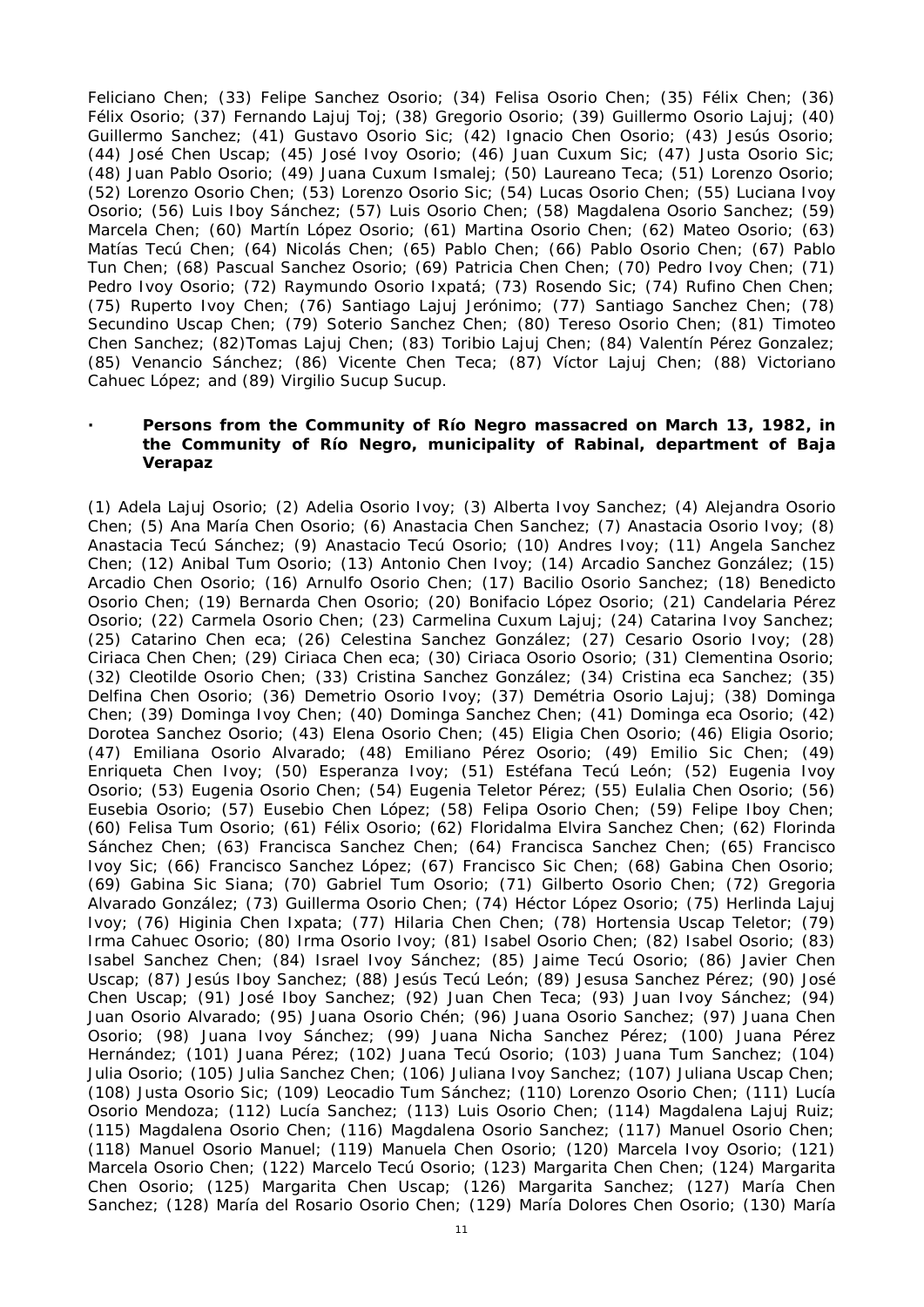Juliana Chen; (131) María Luisa Osorio Sanchez; (132) María Pedrina González Tecú; (133) María Tum Osorio; (134) Mario Sanchez Sic; (135) Marta Elvira Sanchez Osorio; (136) Martha Julia Chen Osorio; (137) Martín Lajuj Sánchez; (138) Matilde Osorio Chen; (139) Micaela Osorio Osorio; (140) Miguel Angel Pérez Osorio; (141) Miguel Osorio Chen; (142) Narcisa Chen Osorio; (143) Narcisa Chen; (144) Narcisa Osorio López; (145) Natividad Ixpatá Alvarado; (146) Nazaria Sanchez; (147) Nicolás Osorio Sanchez; (148) Pablo Chen Ismalej; (149) Pablo Osorio Sanchez; (150) Pablo Sánchez; (151) Pablo Tun Chen; (152) Patrocinio Tecu León; (153) Paula Chen; (154) Paula Pérez; (155) Paulina Ivoy Osorio; (156) Pedrina Osorio Pérez; (157) Petronila Cahuec Osorio; (158) Petronila Chen; (159) Petronila Osorio Ivoy; (160) Raymunda Sanchez Sanchez; (161) Reginaldo Sanchez González; (162) Ricardo Chen Osorio; (163) Rosa Sanchez Osorio; (164) Sabina Tecú Osorio; (165) Santa Eduardo Chen Chen; (166) Santa Ines Sanchez Pérez; (167) Santiago Chen Osorio; (168) Santos Joaquina Osorio Mendoza; (169) Santos Sánchez López; (170) Silveria Alvarado; (171) Silveria Osorio Ivoy; (172) Silveria Sic Sánchez; (173) Silveria Ivoy Sic; (174) Silveria Osorio Chen; (175) Timotea Osorio Chen; (176) Tomasa López Ixpatá; (177) Tomasa Osorio Chen; (178) Tomasa Tecú Osorio; (179) Toribia Cuxum Osorio; (180) Tranquilina Osorio Chen; (181) Ubaldo Ivoy Sánchez; (182) Valeria Sic Pérez; (183) Venancia Alvarado Ivoy; (184) Vicenta Chen Osorio; (185) Ventura Pérez Alvarado; (186) Vicenta Ivoy Chen; (187) Vicenta Lajuj Chen; (Vicenta Tecú Sanchez; (188) Víctor Osorio Chen; and (190) Victoriana Osorio Sic.

## **· Persons from the Community of Río Negro massacred on May 14, 1982, in the Community of Los Encuentros, municipality of Rabinal, department of Baja Verapaz**

(1) Alberto Lajuj Tum; (2) Alberto L.; (3) Andrés Sanchez Sic; (4) Angela Sanchez Sic; (5) Antonio morales Lajuj; (6) Aurelia Alvarado Ivoy; (7) Basilio Lajuj Sánchez; (8) Benita Osorio Osorio; (9) Berta Gregoria Lajuj Toj; (10) Carlos Chen Osorio; (11) Cornelio Osorio Lajuj; (12) Cristina Lajuj Osorio; (13) Daniel Chen Osorio; (14) Emilio Osorio Tahuico; (15) Esteban Morales Lajuj; (16) Eulalia Pérez Tum; (17) Francisco Chen Osorio; (18) Francisco Sanchez Sic; (19) Gregoria Chen Osorio; (20) Héctor López Osorio; (21) Jerónimo Osorio Iboy; (22) José Osorio Valey; (23) Juan Osorio Chen; (24) Juan Osorio Iboy; (25) Juan Osorio Lajuj; (26) Juana Chen Osorio; (27) Magdalena Chen; (28) María Margarita Tum Iboy; (29) Maria Dolores Sic Siana; (30) Maria Isabel López; (31) María Margarita Tum Iboy; (32) Maria Morales Tahuico; (33) Mariano Alvarado Ivoy; (34) Martina Chen Osorio; (35) Martina Rojas; (36) Narcisa Chen Osorio; (37) Paula Osorio Chen; (38) Paulina Iboy Osorio; (39) Pedrina Lajuj Iboy; (40) Pedro Chen; (41) Pedro Chen Rojas; (42) Pedro López Osorio; (43) Pedro Osorio Chen; (44) Pedro Román; (45) Petrona Chen; (46) Ramona Lajuj; (47) Roberto Osorio Chen; (48) Rosa Alvarado Ivoy; (49) Sandra Sánchez Osorio; (50) Santo Timoteo Lajuj Tum; (51) Sebastiana Iboy Sic; (52) Silverio Alvarado Ivoy; (53) Soterio Pérez Tum; (54) Tomas Lajuj Chen; (55) Tomas Osorio Tahuico; (56) Victoriana Ivoy Osorio; and (57) Vilma Osorio Chen.

#### **· Persons from the Community of Río Negro massacred on September 14, 1982, in the village of Agua Fría, municipality of Rabinal, department of Baja Verapaz**

(1) Alberta Cuxum Sanchez; (2) Alejandro Sic Lajuj; (3) Ana Sanchez Sic; (4) Anastacia Cuxum Lajuj; (5) Angela Enriquez Mendoza; (6) Antonia Sic Alvarado; (7) Antonio Sic Sis; (8) Benito Sic Alvarado; (9) Bruna Sic Sanchez; (10) Carmelina Cuxum Lajuj; (11) Calixtro Sic Sic; (12) Catalina Rafael López; (13) Celestina Sic Lajuj; (14) Ciriaca Pérez Osorio; (15) Cristina Sic Alvarado; (16) Cruz Alvarado Sic; (17) Cruz Sanchez Chen; (18) Cruz Sic Lajuj; (19) Cruz Sic Sic; (20) Delfina Rafael Cuxum; (21) Demecia Hernández; (22) Demetrio Sic Alvarado; (23) Eduardo Cuxum Sánchez; (24) Santos Elena Sic Lajuj; (25) Emiliana Sic Cuxum; (26) María Herlinda Sic Enríquez; (27) Eusebia Sic; (28) Eusebia Sic Ismalej; (29) Eusebio Sic Lajuj; (30) Eusebio de Jesús Cuxum Sánchez; (31) Feliza Alvarado; (32) Fermin Sic Sis; (33) Fermina Alvarado Gonzalez; (34)Francisca Cuxum Sánchez; (35) Francisca Enriquez; (36) Francisca Sic Osorio; (37) Francisco Rafael Cuxum; (38) Francisca Sánchez Iboy; (39) Francisca Sic; (40) Francisca Sic Alvarado; (41) Francisco Sic Ismalej; (42) Gregoria Sic Alvarado; (43) Higinia Sic Sis; (44) Inocente Sánchez Sic; (45) Isabela Sic Sic; (46) Ismael Sic Cuxum; (47) Josefa Enríquez López; (48) Jesús Sic Osorio; (49) Jesusa Sic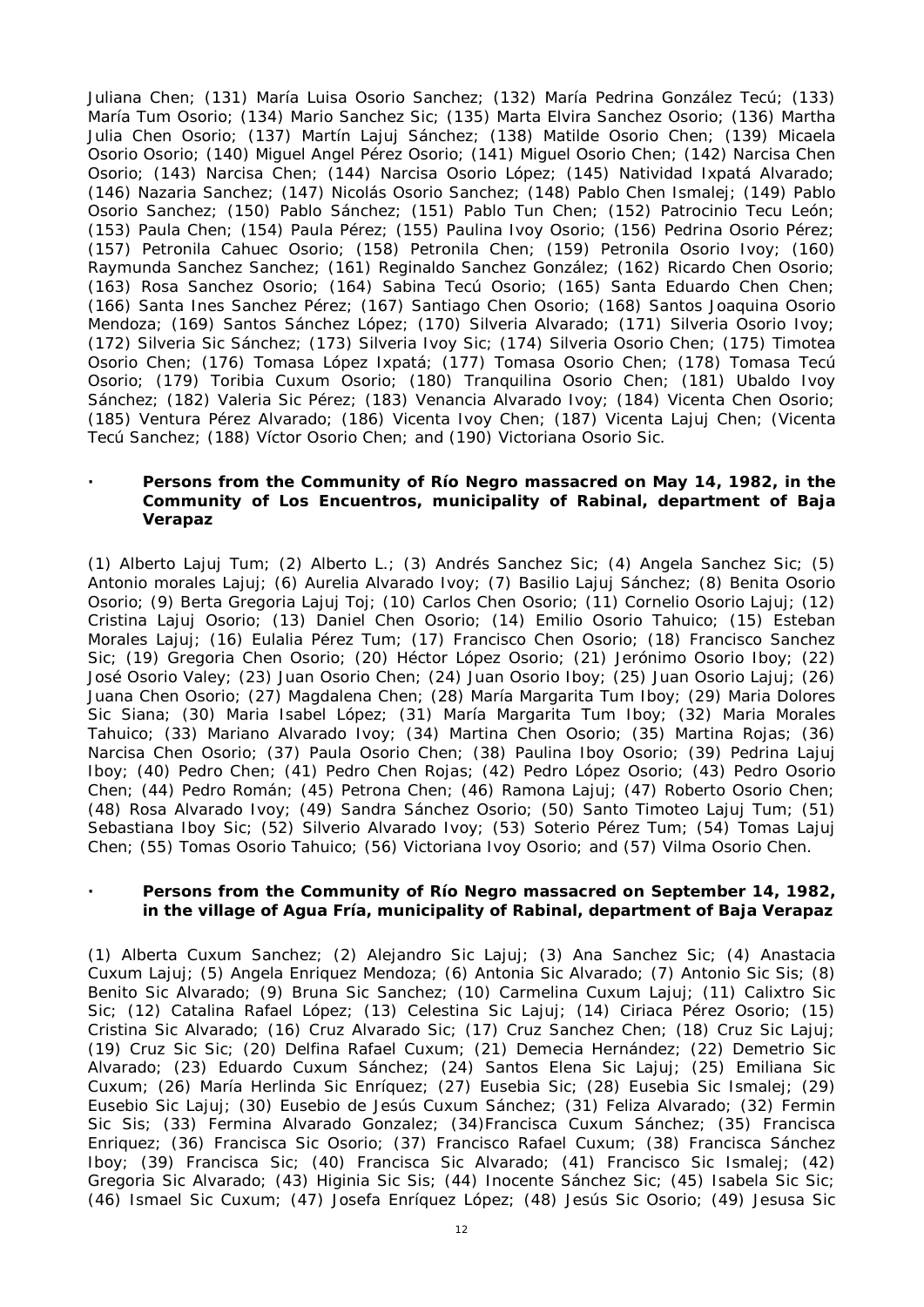Sic; (50) Jorge Sic Hernández; (51) José Sic López; (52) José Sic; (53) Juan Osorio Chen; (54) Juan Sic Sic; (55) Juana Cuxum Lajuj; (56) Juana Mendoza Sic; (57) Juana Sanchez Osorio; (58) Juana Sic Enríquez; (59) Juana Sis Sic; (60) Juana Tum Sánchez; (61) Juliana Chen Alvarado; (62) Juliana Osorio Chen; (63) Juliana Sánchez Chen; (64) Juliana Sanchez Osorio; (65) Julio Enríquez López; (66) Leonarda Sic López; (67) Leonarda Sic Hernández; (68) Leonardo Sic Sic; (69) Leona Sic Sic; (70) Lucas Rafael; (71) Lucía Sanchez; (72) Lucía Sic Sanchez; (73) Lucía Sic Sic; (74) Luisa Sanchez Chen; (75) Marcelo Isquien; (76) María Felipa Sic Sic; (77) María Cuxun Sanchez; (78) María Cruz Lujuj Alvarado; (79) Maria Mercedes Cuxum Sánchez; (80) Maria Salomé Cuxum Sánchez; (81) Margarita Sánchez Iboy; (82) María Sic Cahuec; (83) Matilde Sic Lajuj; (84) Nemecia Hernández López; (85) Nolberto Sánchez Iboy; (86) Notuer Rafael Ivoy; (87) Pablo Sic Sic; (88) Pascual Sic Lajuj; (89) Pedro Sic Sanchez; (90) Petronila Sanchez Osorio; (91) Rafaela Ivoy Uscap; (92) Rosa Cuxum Alvarado; (93) Regina Sic Sic; (94) Rosa Rafael; (95) Román Sic Alvarado; (96) Santiago Sanchez; (97) Santiago Sánchez Tum; (98) Santiago Sic Rafael; (99) Santos Iberta Cuxum Sánchez; (100) Santos Rafael; (101) Saturnino Sic Sic; (102) Sebastián Sic Alvarado; (103) Serapia Sic Sic; (104) Simeón Sic Alvarado; (105) Simeón Sic López; (106) Simona Sic Sic; (107) Tereso Sic Cuxum; (108) Tereso Sic Alvarado; (109) Tereso Sic Enríquez; (110) Timotea Lajuj López; (111) Tomás Cuxum Lajuj; (112) Tomasa Rafael Lajuj; (113) Valeriano Sic Isquien; (114) Vicenta Sanchez Ivoy; (115) Víctor Sic Sic; and (116) Zenon Sic Hernández.

## · **Persons from the Community of Río Negro assassinated on different dates by systematic persecution**

(1) Alejandro Sánchez Chen; (2) Andrés Tum Sánchez; (3) Antonio Sánchez Tum; (4) Antonio Tum Sánchez; (5) Baleriano Osorio Chen; (6) Bernardino Uscap Chen; (7) Calixto Chen Sánchez; (8) Carlos Alvarado Ivoy; (9) Damacia Chen Sánchez; (10) Dominga Sánchez; (11) Esperanza Pérez Tum; (12) Evaristo Osorio Sánchez; (13) Felipe Iboy Chen; (14) Fermín Tum; (15) Francisco Cuxum Chen; (16) Fernando Chen; (17) Fernando Tecú Chen; (18) Francisco Sánchez Chen; (19) Francisco Sánchez Osorio; (20) Francisco Tum Uscap; (21) Fulgencia Chen Tolon; (22) José Iboy Osorio; (23) Juan Chen Tum; (24) Julio Chen Iboy; (25) Julio Sánchez Chen; (26) Justo Chen; (27) Justo Tecú Chen; (28) Mateo Sánchez Chen; (29) Mateo Uscap Chen; (30) Mateo Uscap Chen; (31) Miguel Angel Pérez Osorio; (32) Pablo Cahuec Chen; (33) Pablo Osorio Chen; (34) Pablo Osorio López; (35) Pablo Osorio Sánchez; (36) Pablo Uscap Tecú; (37) Pablo Uscap Tum; (38) Patrocinio Chen Sánchez; (39) Patrocinio Sánchez Chén; (40) Pedrina Osorio Pérez; (41) Pedro Chen López; (42) Pedro Chen Rojas; (43) Raimunda Sánchez Sánchez; (44) Raymunda Sánchez Sánchez; (45) Simeón Chen López; (46) Santos Oswaldo López Ixpatá; (47) Siriaco Sánchez Osorio; (48) Toribio Lajuj Chen; (49) Transito Chen Sánchez; (50) Valeriano Osorio Chen; and (51) Venancio Sánchez.

## **· Children of the Community of Río Negro who survived the massacre of March 13, 1982, subjected to slavery by members of the Civil Defense Patrols**

(1) Agustín Chen Osorio; (2) Celestina Uscap Ivoy; (3) Cruz Pérez Osorio; (4) Froilan Uscap Ivoy; (5) Jesús Tecú Osorio; (6) José Osorio Osorio; (7) Juan Chen Chen; (8) Juan Chen Osorio; (9) Juan Pérez Osorio; (10) Juan Uscap Ivoy; (11) Juana Chen Osorio; (12) Maria Eustaquia Uscap Ivoy; (13) Pedro Sic Sánchez; (14) Silveria Lajuj Tum; (15) Tomasa Osorio Chen; (16) Florinda Uscap Ivoy; and (17) Juan Burrero.

## **· Survivors of the different massacres**

(1) Teodora Chen Tecú; (2) Feliza González Coloch; (3) Juan Tum Sanchez; (4) Bruna Pérez Osorio; (5) Santiago Lajuj Jerónimo; (6) Bernarda Lajuj Osorio<sup>[37](#page-12-0)</sup>; (7) Carmen Sanchez Chen; (8) Osorio Sanchez; (9) Osorio Lajuj; (10) Antonio Osorio Lajuj; (11) Paulina Chen Osorio; (12) Felipa Osorio Tahuico; (13) Dorotea Lajuj López; (14) Julián Sic López; and (15) Eusebio Sic, among others.

<span id="page-12-0"></span><sup>&</sup>lt;sup>37</sup> According to the petitioners, survivor of the massacre of May 14, 1982, in Los Encuentros, and enslaved by a member of the PAC.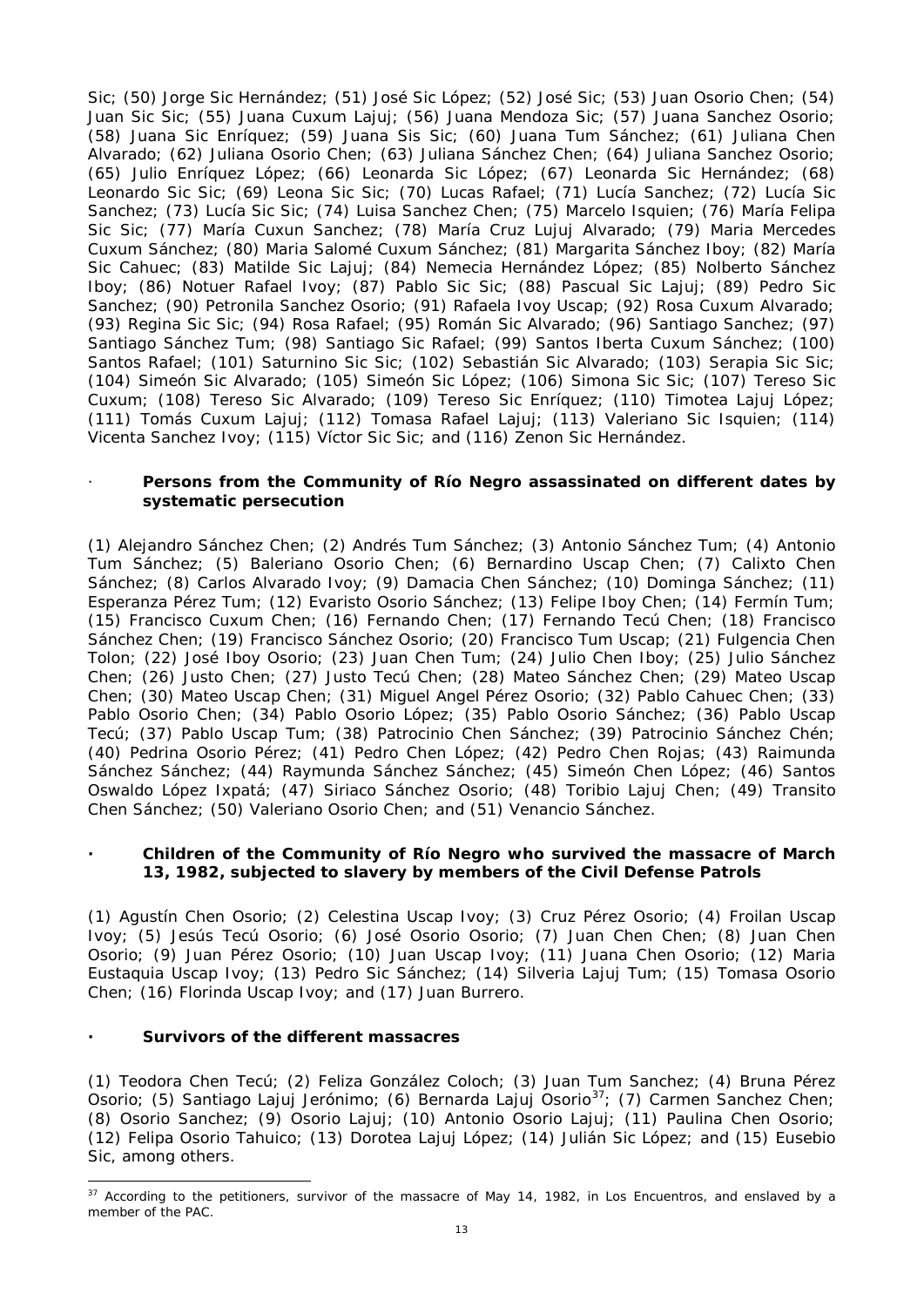59. The petition notes as alleged victims, individual persons with respect to whom the Guatemalan State undertook to respect and ensure the rights enshrined in the American Convention.

60. Bearing in mind that the number of alleged victims of the different facts stated in the petition varies, and, observing the complexity of the situation, the IACHR will consider analyzing this during the merits stage. Based on the foregoing, the persons identified by the petitioners are listed for purposes of admissibility and may be expanded to include other alleged victims of the events described in this petition.

61. As regards the State, the Commission notes that Guatemala has been a state party to the American Convention since May 25, 1978, the date on which it deposited the respective instrument of ratification. Therefore, the Commission is competent *ratione personae* to examine the petition.

62. The Commission is competent *ratione loci* to take cognizance of the petition, for it alleges violations of rights protected in the American Convention said to have taken place in the territory of Guatemala, a state party to that treaty. The Commission is competent*ratione temporis* insofar as the obligation to respect and ensure the rights protected in the American Convention was already in force for the State as of the date the facts alleged in the petition are said to have occurred. Finally, the Commission is competent *ratione materiae*, because the petition sets forth possible violations of human rights protected by the American Convention.

63. The Commission is competent *ratione materiae* because the petitioners allege violations of rights protected by the American Convention on Human Rights. In addition, the Commission is competent to take cognizance of this complaint pursuant to Article XIII of the Inter-American Convention on Forced Disappearance of Persons, ratified by the Guatemalan State on February 25, 2000, which establishes that the crime of forced disappearance shall be considered continuing or permanent so long as the victim's fate or whereabouts have not been determined.

64. The Guatemalan State, in its note of August 14, 2007, referring to the information provided by the petitioners on May 7, 2007, said that notwithstanding the existence of the legitimate right of the victims of the massacres that occurred in the communities of Los Encuentros and the village of Agua Fría, it was the position of the State that these and other massacres should be submitted by separate and individual petitions, not as an amendment to the initial petition in the instant case.

65. As regards the position put forth by the State, the IACHR observes that according to the facts alleged by the petitioners, the massacres in the communities of Los Encuentros and Agua Fría are directly related to the events in the Community of Río Negro, and the State has had the procedural opportunity to introduce its information or arguments in this respect, thus it considers the information provided by the petitioners on May 7, 2007, to form part of the record in this petition.

## **B. Admissibility requirements**

# **1. Exhaustion of domestic remedies**

66. Article 46(1)(a) of the American Convention provides that for a complaint submitted to the Inter-American Commission to be admissible pursuant to Article 44 of the Convention, one must have first pursued and exhausted domestic remedies, in keeping with generally recognized principles of international law. The purpose of this requirement is to afford the national authorities the opportunity to take stock of the alleged violation of a protected right, and, if appropriate, resolve it before it is heard by an international body.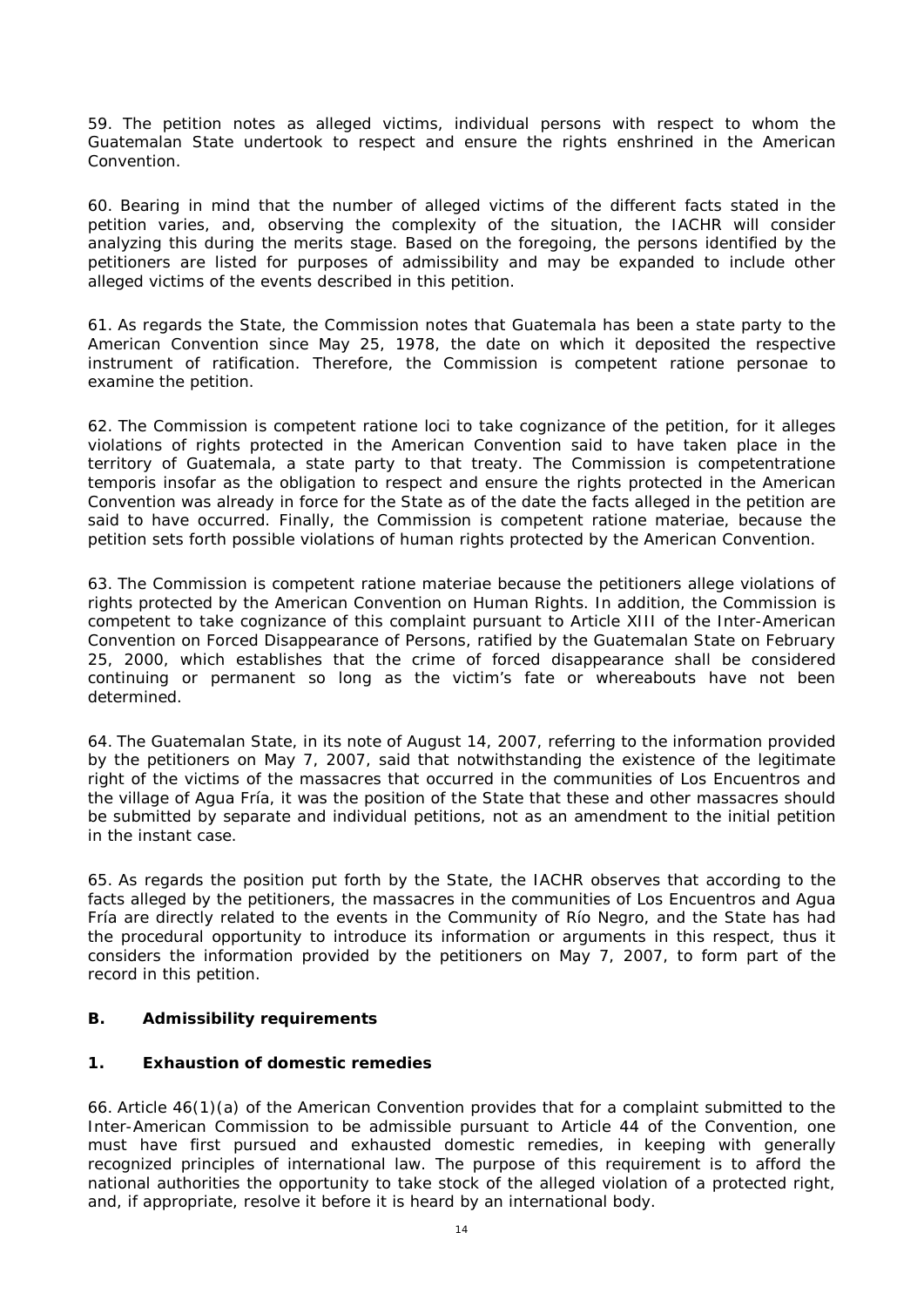67. Article 46(2) of the Convention provides that the requirement of prior exhaustion of domestic remedies is not applicable when: (a) the domestic legislation of the state concerned does not afford due process of law for the protection of the right or rights that have allegedly been violated; (b) the party alleging violation of his rights has been denied access to the remedies under domestic law or has been prevented from exhausting them; or (c) there has been unwarranted delay in rendering a final judgment under the aforementioned remedies.

68. As the Inter-American Court has established, whenever a State alleges failure to exhaust domestic remedies, it bears the burden of showing that the domestic remedies not exhausted are "suitable" to cure the violation alleged; in other words, that the operation of those remedies is suitable for protecting the legal situation that has been infringed.<sup>[38](#page-14-0)</sup>

69. In the instant case, the State alleges that the petition does not satisfy the requirement of prior exhaustion of domestic remedies, provided for at Article 46 of the American Convention and Article 32 of the Commission's Rules of Procedure, given that there is a criminal proceeding pending into the facts that are the subject matter of the claim.<sup>[39](#page-14-1)</sup>

70. The petitioners allege that in the instant case there has been unwarranted delay, due to the fact that the survivors of the Community of Río Negro have been waiting for approximately 13 years for the conclusion of the investigations into the massacres in which members of the Community of Río Negro were victims.

71. In relation to the facts alleged, according to the information provided by the parties and the documents that appear in the record, several complaints were filed with the Guatemalan judicial authorities, giving rise to a series of investigations that led to trials of some of the alleged direct perpetrators.

72. It appears in the record that on July 6, 1993, a formal complaint was lodged alleging the existence of a clandestine cemetery in the community of Río Negro containing the remains of the victims of the March 13, 1982 massacre.<sup>[40](#page-14-2)</sup> On July 13, 1993, the complaint was ratified and amended before the Criminal Court of First Instance of Salamá, Baja Verapaz, and on August 13, 1993, an investigation was formally launched $41$  in case 722-93. $42$ 

73. On October 13, 1994, at the headquarters of the Office of the Procurator General (Procuraduría General de la Nación), Mr. Víctor Mendoza Sic came forward to denounce the massacre that occurred in the community of Agua Fría on September 14, 1982 $^{43}$  $^{43}$  $^{43}$ , and on October 19, 1994, the Secretary General of the Office of the Procurator General asked the Attorney General and Chief of the Public Ministry to send instructions to initiate the respective investigation, based on Articles 289 and 298 of the Code of Criminal Procedure, and case 471-

 <sup>38</sup> I/A Court H.R., *Velásquez Rodríguez Case,* Judgment of July 29, 1988, para. 64.

<span id="page-14-1"></span><span id="page-14-0"></span><sup>&</sup>lt;sup>39</sup> In its response to the complaint the State noted as follows: "Considering that to date the injured persons have not been notified of any final decision exhausting domestic remedies, the government of the Republic of Guatemala asks the Inter-American Commission on Human Rights to allow it to continue with the steps to apprehend Col. José Antonio Solares, with the aim of continuing with the trials and reaching a conviction if found guilty, as a result of the efforts that are being made by the competent authorities to carry out the arrest warrant." See State's brief of July 10, 2006, conclusions, page 7.

<span id="page-14-2"></span><sup>&</sup>lt;sup>40</sup> In 1994 the courts ordered the exhumation of the remains found in the community of Río Negro and the forensic anthropology report established that the human remains found were of at least 143 persons.

<span id="page-14-3"></span><sup>41</sup> See in: Criminal Court of First Instance of Salamá, Baja Verapaz. Resolution of August 13, 1993. Criminal Case No. No. 722-93. Document in the record.

<span id="page-14-4"></span> $42$  Case 722-93 was joined with Case 471-94, in which the events in the community of Agua Fría were being investigated.

<span id="page-14-5"></span><sup>&</sup>lt;sup>43</sup> Office of the Attorney General of the Republic and the Public Ministry, complaint submitted by Mr. Víctor Mendoza Sic, in relation to the massacres that took place on September 13 and 14 at the Agua Fría farm. Document is in the record. In his complaint, Mr. Mendoza states as follows: "FIRST: On May 20 of the current year, he filed a complaint with the Office of Human Rights (Auxiliatura de Derechos Humanos) of Salamá, Baja Verapaz; on the massacres that occurred the 13<sup>th</sup> and 14<sup>th</sup> of September, 1982, Agua Fría farm, Río Negro, Rabinal, Baja Verapaz , in which approximately 80 persons died." Document is in the record.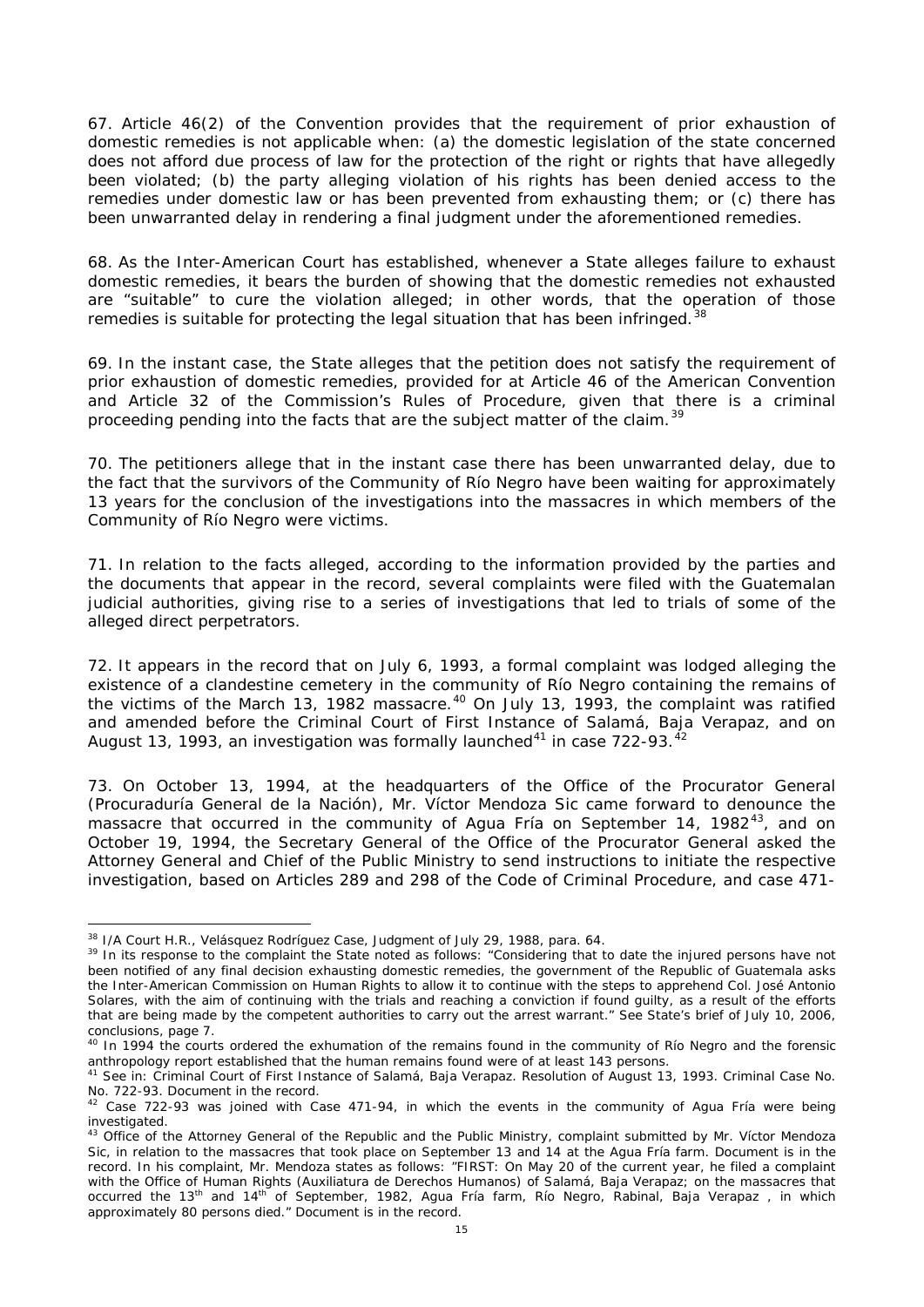94 was opened.<sup>[44](#page-15-0)</sup> On February 16, 1995, the Public Ministry asked the Criminal Judge of First Instance of Baja Verapaz to request that case 722-93 and case 471-94, before the Criminal Court of First Instance for Drug-trafficking and Crimes against the Environment of Baja Verapaz, be joined, as they are crimes of public action that should be heard by a single court.<sup>[45](#page-15-1)</sup> On February 20, 1995, the Court declared the joinder of cases 722-93 and 471-94<sup>46</sup>, so that in due course, should the Public Ministry consider it advisable to do so, it might issue a single indictment against the accused<sup>[47](#page-15-3)</sup>, Carlos Chen, Pedro González Gómez, and Fermín Lajuj Xitumul, who were already being tried for the crimes that occurred in the Community of Río Negro (Criminal Case No. 722-93).

74. In addition, it appears from the information provided by the parties that on October 7, 1999, the Criminal Court of First Instance for Drug-trafficking and Crimes against the Environment of Salamá, Baja Verapaz, handed down a judgment against Messrs. Carlos Chen, Pedro González Gómez, and Fermín Lajuj Xitumul, for the murder, on March 13, 1982, of Martha Julia Chen Osorio and Demetria Osorio. In addition:

It absolves defendants Carlos Chen (only last name), Pedro González Gómez, and Fermín Lajuj Xitumul of the crime of murder of which they are accused to have committed against Messrs. Santiago Sic Rafael, ... and Martha Cuxum<sup>48</sup>, from the village of Agua Fría, municipality of Xicaman …[49](#page-15-5)

That the defendants Carlos Chen (only last name), Pedro González Gómez, and Fermín Lajuj Xitumul are liable in the degree of perpetrators [*autores*] for the crimes of murder committed against the life and physical integrity of Martha Julia Chen Osorio and Demetria Osorio.<sup>5</sup>

75. According to the judgment of October 7, 1999, the proceeding was opened "into the crimes of two murders, against the Officer of the National Army of the Republic of Guatemala Mr. Antonio González Solares [sic José Antonio Solares González] and all other members of that institution who turn out to be involved in the deaths of Martha Julia Chen Osorio and Demetria Osorio Lajuj."<sup>[51](#page-15-7)</sup>

76. The judgment of October 7, 1999, was appealed, and in February 2000 it became firm, modifying operative point VI of the judgment, so as to sentence Messrs. Carlos Chen, Pedro González Gómez, and Fermín Lajuj Xitumul to 50 years, not subject to commutation, in

<span id="page-15-0"></span> <sup>44</sup> Procuraduría General de la Nación, official note No. 072/94SG-PGN. REF.GACT/bace. October 6, 1994. Document is in the record.

<span id="page-15-1"></span> $45$  Office of the Attorney General of the Republic, Public Ministry, Case No. 722-93. Of. 3<sub>0</sub> Brought by Public Ministry Prosecutor Mynor Eliseo Elías Ogáldez. Document in the record.

<span id="page-15-2"></span><sup>46</sup> Criminal Court of First Instance for Drug-trafficking and Crimes against the Environment of Baja Verapaz, Salamá. Resolution of February 20, 1995. Signed by Judge Heberto Antonio Rodas De León. Document in the record.

<span id="page-15-3"></span><sup>&</sup>lt;sup>47</sup> Criminal Court of First Instance for Drug-trafficking and Crimes against the Environment of Baja Verapaz, Salamá. Resolution of February 20, 1995. Signed by Judge Heberto Antonio Rodas De León. Document in the record.

<span id="page-15-4"></span><sup>&</sup>lt;sup>48</sup> The list of persons set forth in the Judgment of October 7, 1999, in the part that refers to the facts imputed to the accused, begins with Santiago Sic Rafael and ends with Martha Cuxum. See: Criminal Court for Drug-trafficking and Crimes against the Environment of Salamá, Baja Verapaz, Judgment of October 7, 1999.

<span id="page-15-5"></span><sup>49</sup> Criminal Court for Drug-trafficking and Crimes against the Environment of Salamá, Baja Verapaz, Judgment of October 7, 1999. Signed by Judge (Juez Vocal) Gloria Esperanza López Aquino, operative point No. III of the Judgment. Document in the record.

<span id="page-15-6"></span><sup>&</sup>lt;sup>50</sup> Criminal Court for Drug-trafficking and Crimes against the Environment of Salamá, Baja Verapaz, Judgment of October 7, 1999. Signed by Judge (Juez Vocal) Gloria Esperanza López Aquino, operative point No. V of the Judgment. Document in the record.

<span id="page-15-7"></span><sup>51</sup> Criminal Court for Drug-trafficking and Crimes against the Environment of Salamá, Baja Verapaz, Judgment of October 7, 1999. Signed by Judge (Juez Vocal) Gloria Esperanza López Aquino. Operative point No. XII of the Judgment indicates that the procedure is left open, for the crimes of two assassinations, against Messrs. Pablo Ruiz Alvarado, Macario Alvarado Toj, Simeón Enrique Gómez, Ambrosio Pérez Lajuj, Cristóbal Mendoza, Pablo Jesús Alvarado, Gabriel Cuxum Alvarado, Francisco Cuxum Alvarado, Marcelo Lajuj Osorio, Tomas Alvarado Toj, Lucas Lajuj Alvarado, Francisco Alvarado Lajuj, Victoriano Lajuj, Tomas Vino Alvarado, Víctor González López, Miguel Alvarado Sic, Serapio Lajuj Cuxum, and Bonifacio Cuxum. Document in the record.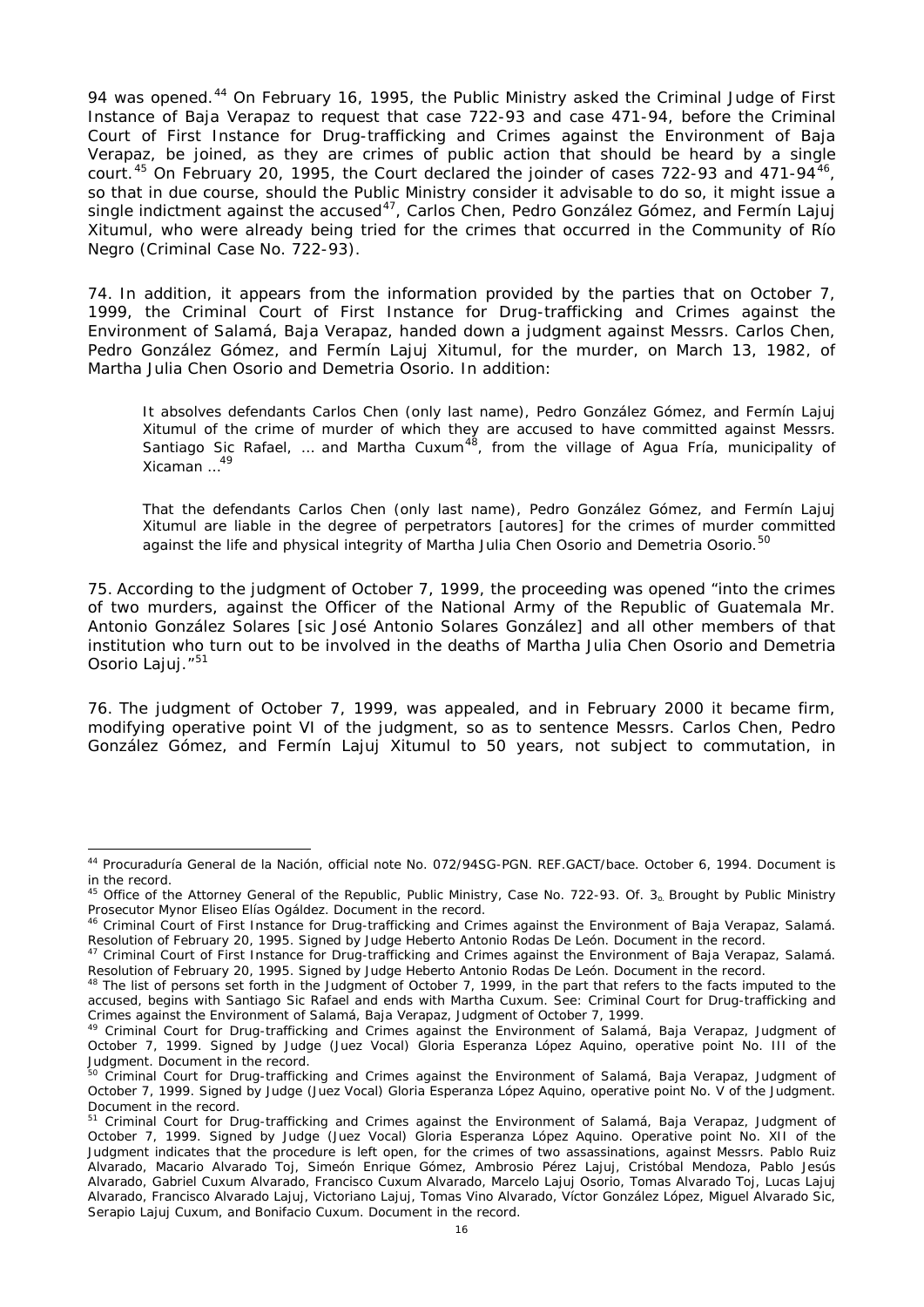prison.<sup>[52](#page-16-0)</sup> Subsequently, the accused Carlos Chen, only last name, filed a motion for cassation, which became firm on April 25, 2000.<sup>[53](#page-16-1)</sup>

77. According to the petitioners, "during this process the victims contributed significantly, providing all the information, locating the graves, giving testimony before the court, despite the constant threats and persecution by groups sympathetic to the accused."<sup>[54](#page-16-2)</sup>

78. It appears in the record that on March 19, 2001, Ms. Denese Joy Burck (her name as a Guatemalan is Dominga Sic Ruiz, survivor and daughter of persons assassinated in the village of Xococ) gave testimony before the Office of the Special Prosecutor of the Public Ministry in Guatemala City. She testified as to the events alleged to have occurred in the community of Xococ, and on the events of March 13, 1982, in the community of Río Negro. As regards the events of February 13, 1982, in the community of Xococ, she testified that one week before February 12, 1982, her father's identity card had been taken and held "by the people of Xococ" and they told him that he had to return one week later to pick it up. Specifically, in the statement it is indicated that on February 13, 1982, a total of 73 persons were assassinated, including men, women, and children, among them the declarant's father, Mr. Rosendo Sic  $I$ boy.  $55$ 

79. In addition, it appears in the record that on March 26, 2003, at the Office of the District Prosecutor of Salamá, Baja Verapaz, Mr. Carlos Chen Osorio came forward and gave testimony on the facts that occurred in the community of Xococ, where several members of the Community of Río Negro went to the military zone of Cobán to speak with Colonel de la Cruz on the harassment to which they had been subjected by the members of the Army and the PACs from Xococ. The complaint indicates that upon returning from this meeting they were detained and ordered to return on Saturday with rope, a chicken, fish, and eggs to feed the soldiers "and my companions did so but they never returned, I didn't go because I knew something bad was going to happen. All the men who went to Xococ died."<sup>5</sup>

80. In 2003, an investigation was initiated (case 28-2003) against the persons against whom a proceeding had been opened in cases 722-93 and 471-94. The Public Ministry asked that Messrs. Macario Alvarado Toj, Francisco Alvarado Lajuj, Tomas Vino Alvarado, Pablo Ruiz Alvarado, Bonifacio Cuxun López, Lucas Lajuj Alvarado, Serapio Lajuj Cuxun, Victor González, and Miguel Alvarado Sic be arrested, all of them members of the PACs, along with Colonel José Antonio Solares González. The arrest warrants were effective with respect to the first six mentioned.

81. In addition, it appears in the file that the Criminal Court for Drug-trafficking and Crimes against the Environment of Baja Verapaz, on July 14, 2004, in case 28-2003 against Macario Alvarado Toj, Francisco Alvarado Lajuj, Tomas Vino Alvarado, Bonifacio Cuxum López, and Lucas Lajuj Alvarado for their alleged participation in the events of Río Negro, scheduled October 5, 2004, as the date for holding the oral and public debate.<sup>[57](#page-16-5)</sup> One objection was raised regarding the hearing date, and October 27, 2004, was set as the new date; at that hearing testimony was taken from the accused. On October 28, 2004, the expert forensic anthropology report was to be received, yet the session was suspended in the wake of a writ of *amparo* filed by the defense counsel for the accused. The writ of *amparo* was rejected as unfounded, by resolution of May 9, 2005. Subsequently, the defense counsel filed an interlocutory

<span id="page-16-0"></span> <sup>52</sup> Fourteenth Chamber of the Court of Appeals of Cobán, Alta Verapaz, Judgment of February 2000. Case No. 67-99 of.3o. Case No. 01-98-0f.1º.

<span id="page-16-1"></span><sup>53</sup> See Supreme Court of Justice, Cassation No. 27-2000. Criminal Chamber. Judgment of Cassation of March 15, 2000. See also Motion for Reconsideration within the Motion for Cassation, declared unfounded on April 25, 2000. Document in the record.

<sup>54</sup> See also the reference to these facts in the petitioners' brief of April 16, 2007.

<span id="page-16-3"></span><span id="page-16-2"></span><sup>55</sup> Statement given by Denese Joy Burck, on March 19, 2001, at the main office of the Office of the Special Prosecutor of the Public Ministry of Guatemala City. Document in the record.

<span id="page-16-4"></span> $56$  Statement given by Mr. Carlos Chen Osorio, March 26, 2003, in the Office of the District Prosecutor of Salamá, Baja Verapaz. Document in the record.

<span id="page-16-5"></span><sup>&</sup>lt;sup>57</sup> Criminal Court for Drug-trafficking and Crimes against the Environment of Salamá, Baja Verapaz, resolution of July 14, 2004. Document in the record.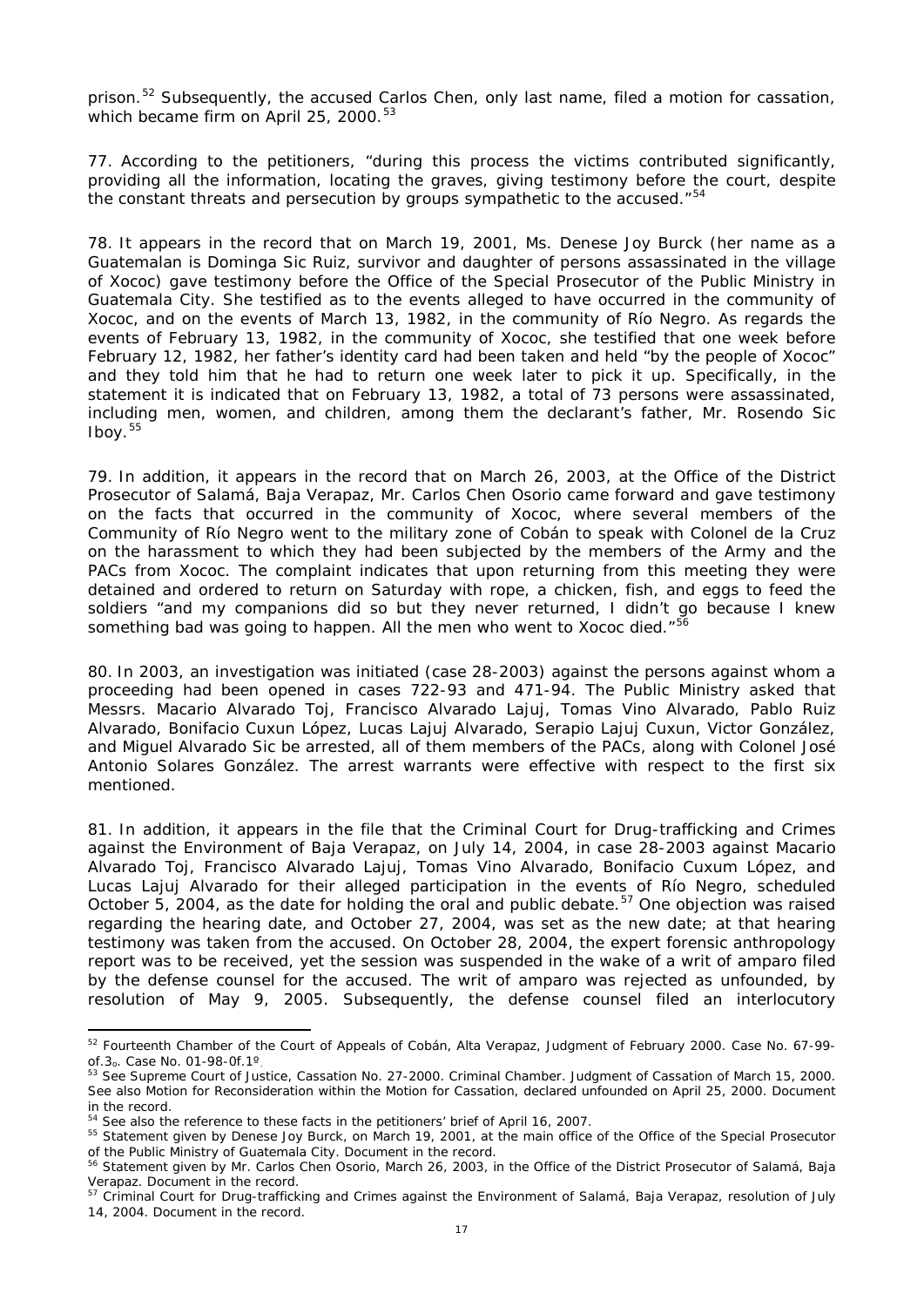constitutional motion that suspended the hearing because the motion filed attacked the validity of the report on which the forensic anthropology expert was to render an opinion. The constitutional motion, according to the information provided by the parties, was resolved on March 21, 2007. According to the petitioners, the oral and public trial is still pending.

82. Having reviewed the information on the judicial investigations and proceedings that have been initiated, the Commission also observes that the State has not controverted the facts alleged by the petitioners<sup>[58](#page-17-0)</sup>, however, it argues that domestic remedies have not been exhausted. The State asks that the petition be found inadmissible, because it does not meet the requirements established in Article 46 of the Convention and Articles 31 and 32 of the Commission's Rules of Procedure.

83. In this connection, the information presented to the Commission indicates that the domestic remedies duly invoked have not cleared up the many facts alleged, including the whereabouts of the persons<sup>[59](#page-17-1)</sup> allegedly disappeared.<sup>[60](#page-17-2)</sup> In addition, the domestic remedies invoked have succeeded in establishing the criminal liability of only some of the persons who are alleged to have participated in the facts set forth in the petition, notwithstanding the passage of time since the events and even since the signing of the Peace Accords in 1996; to this date, several investigations are pending before the Guatemalan courts.

84. Based on the foregoing considerations, and mindful of the characteristics of the many facts alleged, the Commission concludes that the exception provided for in Articles 46(2)(b) and (c) applies, because there has been an unjustified delay in the decision regarding domestic remedies.

## **2. Time period for submitting the petition**

85. The American Convention establishes that for a petition to be admissible by the Commission it will have to be submitted within six months of the date on which the person allegedly injured has been notified of the final decision. In the claim under analysis, the IACHR has established the applicability of the exceptions to the prior exhaustion requirement under Article 46(2)(c) of the American Convention. In this respect, Article 32 of the Commission's Rules of Procedure establishes that in those cases in which the exceptions to the prior exhaustion of domestic remedies apply, the petition must be submitted within a time which, in the Commission's view, is reasonable. To this end, the Commission must consider the date on which the violation of rights is alleged to have occurred and the circumstances of each case.

86. In relation to the specific circumstances of the facts alleged in the petition, the facts that are the subject of the claim happened during the internal armed conflict in Guatemala (1962- 1996), the most violent period of which was 1978 to 1983, under the de*facto* regimes of General Romeo Lucas García (1978-1982) and General Efraín Ríos Montt (1982-1983). At that

<span id="page-17-0"></span><sup>58</sup> In this regard, one should note that the Commission for Historical Clarification, in its report called "Memory of Silence," accepted by the State as a result of the Peace Accords, verified the following facts: (a) the massacre that occurred in the community of Xococ, on February 7, 1982, in which according to the Report 74 persons were assassinated (55 men and 19 women); (b) the massacre in the village of Río Negro on March 13, 1982, in which, according to this Report, 12 years later it was established that there were three mass graves with a total of 143 skeletal remains (85 of them corresponding to boys and girls, and the rest to women); (c) the massacre that took place in the community of Los Encuentros on May 14, 1982, which according to the report was attacked with grenades and 79 peasant men and 15 women were disappeared; (d) the massacre in the community of Agua Fría on September 14, 1982, in which, according to the report, 92 people died. The report also describes the death of seven members of the community of Río Negro by members of the Ambulatory Military Police. Guatemala Memorias del Silencio. Report of the Commission for Historical Clarification Volume VI illustrative cases. Annex I, pages 47 to 51.

The Commission for Historical Clarification was established by the Oslo Agreement of June 23, 1994, signed by the Government of the Republic of Guatemala and the Unidad Revolucionaria Nacional Guatemalteca (URNG), for the purpose of objectively, fairly, and impartially clearing up the facts regarding human rights violations and the acts of violence associated with the armed confrontation during the period from the beginning of the armed confrontation (1962) and the signing of the Agreement for a Firm and Lasting Peace (1996).

 $59$  Including the disappearance of seven representatives of the Community of Río Negro in 1980.

<span id="page-17-2"></span><span id="page-17-1"></span><sup>&</sup>lt;sup>60</sup> The crime of forced disappearance is continuing or permanent until there is a determination as to the fate or whereabouts of the victim. Inter-American Convention on Forced Disappearance of Persons.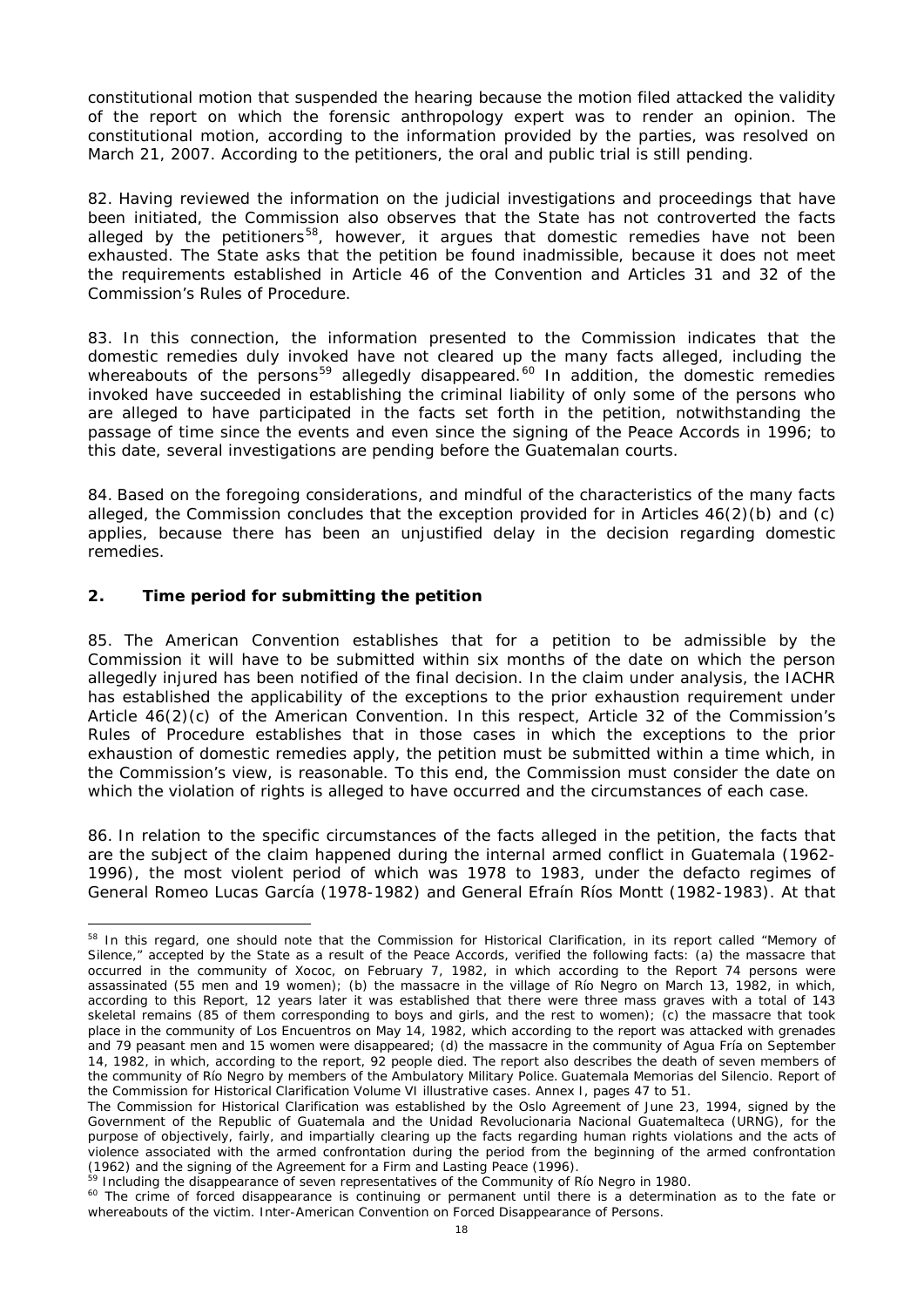time, military operations were concentrated in Quiché, Huehuetenango, Chimaltenango, Alta and Baja Verapaz, the southern coast, and Guatemala City. Approximately 91% of the violations recorded by the Commission for Historical Clarifications happened during those vears.<sup>[61](#page-18-0)</sup>

87. The Commission should consider that the internal armed conflict ended with the signing of the Peace Accords, which opened up the possibility of seeking to clear up the facts of the violations perpetrated in the context of the conflict. Nonetheless, as has been observed, the effects in terms of the lack of effectiveness of the domestic remedies extend to the present, because at the time the petition was filed with the Inter-American Commission, several criminal proceedings were continuing in the initial stage.

88. The rule of a reasonable time for filing petitions with the inter-American human rights system must be analyzed in each case, mindful of the activity of the victims' next-of-kin to seek justice, the conduct of the state, and the situation and context in which the alleged violation occurred.

89. Therefore, in view of the context and characteristics of the instant case, as well as the fact that several investigations and judicial proceedings are still pending, the Commission considers that the petition was presented within a reasonable time, and that the admissibility requirement referring to the time for submission has been met.

# **3. Duplication of international procedures**

90. It does not appear from the record that the petition is pending before any other international procedure, nor that it reproduces a petition already examined by this or any other international body. Accordingly, the requirements established at Articles 46(1)(c) and 47(d) of the Convention have been satisfied.

# **4. Characterization of the facts alleged**

91. For the purposes of admissibility, the Commission should decide whether the facts alleged tend to establish a violation of rights, as stipulated in Article 47(b) of the American Convention, or whether the petition is "manifestly groundless" or "obviously out of order" as per Article 47(c). The standard of appreciation of those requirements differs from that used to rule on the merits; the Commission must make a *prima facie* evaluation to determine whether the petition lays a foundation for the possible or potential violation of a right guaranteed by the Convention, but not to establish the existence of a violation of rights. This determination constitutes a primary analysis, which does not entail prejudging the merits of the case.

92. In the instant petition, the petitioners allege a series of events that they argue were carried out for the purpose of exterminating the indigenous community of Río Negro. The facts they invoke include the following:

a) In early 1980, seven representatives of the community had been victims of forced disappearance.

b) On March 4, 1980, seven members of the community had been extrajudicially executed in the community of Río Negro.

c) On February 13, 1982, in the community of Xococ, approximately 89 members of the community of Río Negro had been extrajudicially executed. Prior to the execution, the children had been tortured and the women raped.

<span id="page-18-0"></span> <sup>61</sup> IACHR, Admissibility Report No. 7/07, Petition 208-05, Florencio Chitay, Nech *et al*., Guatemala, February 27, 2007, para. 55.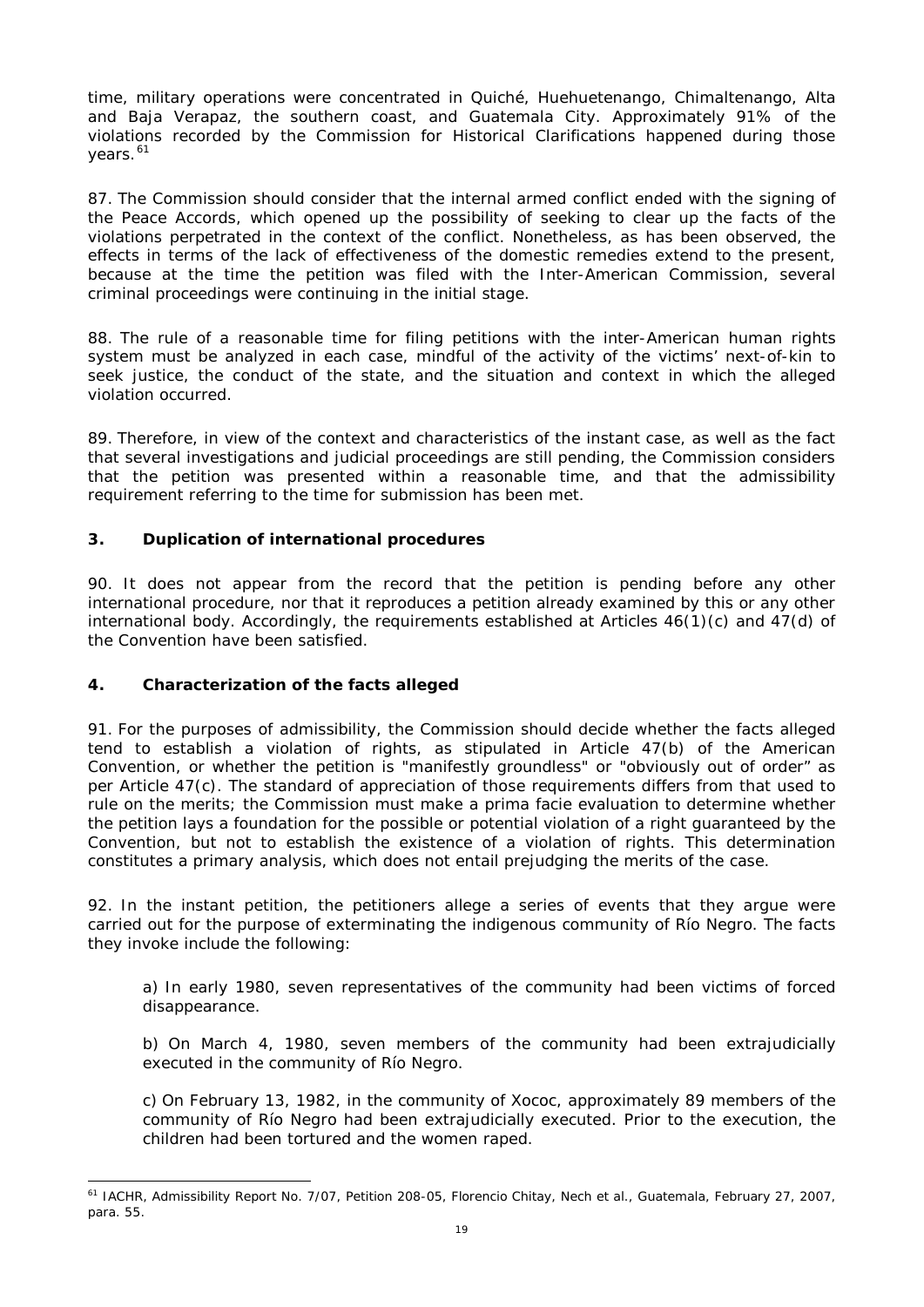d) On March 13, 1982, in the community of Río Negro, approximately 190 members of the community had been extrajudicially executed. Prior to the execution, the children had been tortured and the women raped. The properties and personal belonging of the members of the community had been sacked.

e) In the wake of the events of March 13, 1982, 17 children from the community had been subjected to conditions of slavery.

f) On May 14, 1982, in the village of Los Encuentros, where survivors from the community of Río Negro had taken refuge, 57 persons were victims of extrajudicial execution and forced disappearance.

g) On September 14, 1982, in the community of Agua Fría, where survivors from the community of Río Negro had taken refuge, approximately 116 personas had been extrajudicially executed. The houses had been sacked and burned.

h) 51 members of the community of Río Negro had been assassinated on different dates, because of the systematic persecution directed against the community.

i) The exhumation of all the human remains of the persons buried in the clandestine cemeteries has not been possible, due to the extent to which many bodies were burned, because they were exposed to the elements, or because they were buried near water currents that carried them away.

j) The identification of all the other remains found in the clandestine cemeteries has not been possible, because in many cases whole families were eliminated without survivors who could provide information to identify the remains.

k) The survivors from the community of Río Negro had to take refuge in the mountains and live in subhuman conditions.

l) The persecution of the members of the community of Río Negro began in 1980 and continued for several years, preventing the survivors, *inter alia,* to bury the members of the community who were assassinated legally and in keeping with their rites and customs, organize themselves in keeping with their communal ways, maintain their social, economic, political and cultural structures, live in their ancestral territories, or bring actions before the justice system.

m) Domestic remedies established the criminal liability of only some of the persons who had participated in the various facts set forth above.

93. With respect to the facts set forth above, The petitioners allege that the State has violated Articles 3, 4, 5, 6, 8, 11(1), 12, 17, 18, 19, 20, 24, 25, and 27, in relation to Article 1(1) of the Convention, to the detriment of the Indigenous Community of Río Negro and its members. The State, for its part, has not offered any observations with regard to this requirement.

94. The Commission observes that the facts alleged tend to establish serious violations of the human rights of the Maya-Achí Indigenous Community of Río Negro.

95. As for the allegations of assassinations, forced disappearance, and torture of the members of the Community of Río Negro and their leaders, the Commission observes that they tend to establish a violation of Articles 4, 5, and 3 of the American Convention. As regards the allegations of rape of the women of the Community of Río Negro, the Commission observes that such allegations tend to establish a violation of Article 5 of the American Convention.

96. As regards the allegations on the subjection to slavery of 17 children from the Community of Río Negro, the Commission observes that it tends to establish a violation of Articles 6 and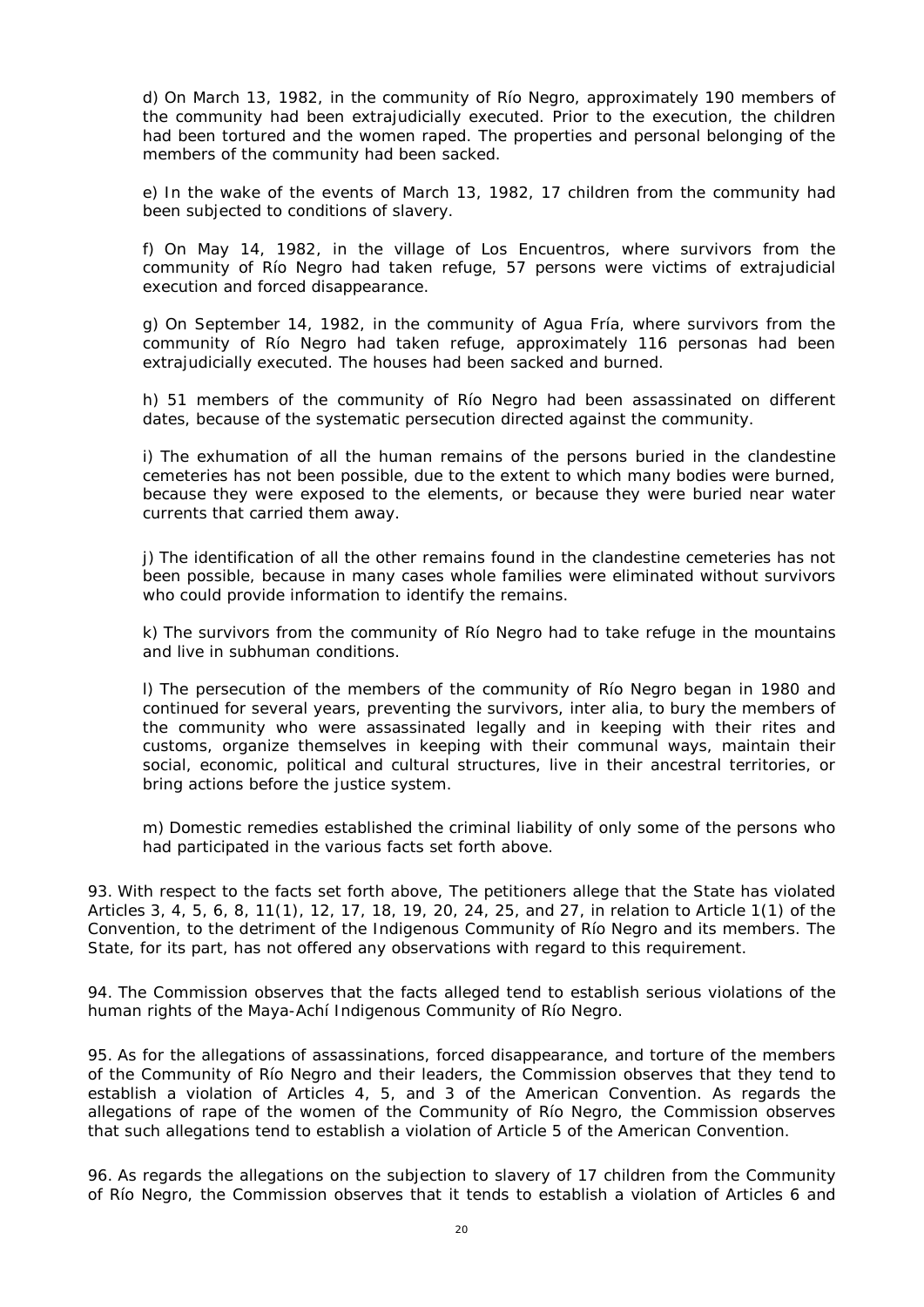19 of the American Convention. In addition, as regards the allegations of impairments of their rights suffered by the survivors of the massacres who were children at the time of the facts, the Commission observes that they tend to establish a violation of Article 18 of the American Convention.

97. In addition, as regards the allegations that they were identified as subversive enemies based on their belonging to the Maya-Achí and the effects of the acts of violence on family and community life, including the exercise of their spiritual rights and ancestral traditions, the Commission observes that they tend to establish a violation of Articles 11, 12, 17, and 24 of the American Convention.

98. As regards the allegations of the impediments to the investigation, prosecution, and punishment of all those responsible for the facts alleged, the Commission observes that they tend to establish a violation of Articles 8 and 25 of the American Convention.

99. In this context, and mindful of the petitioners' arguments and the documents produced by the parties, the Commission considers that the facts alleged by the petitioners tend to establish violations of the rights protected in Articles 3, 4, 5, 6, 8, 11(1), 12, 17, 18, 19, 24 and 25, in relation to Article 1(1), provided for in the American Convention, to the detriment of the Indigenous Community of Río Negro and its members.

100. In addition, the Commission observes that the facts narrated could tend to establish a violation of: (a) Article 16 considering that for years the members of the Maya-Achí indigenous community of the Community of Río Negro had not been able to organize in keeping with their own systems of social organization; (b) Article 21, in relation to the loss of the property, for example, dwellings, personal belongings, animals, and crops, of the members of the Community of Río Negro in relation to their de facto exclusion from their traditional territories, and as a result of the acts of violence of which they were allegedly victims, and; (c) Article 22, in relation to alleged limitations imposed on the members of the Community in terms of the survivors' right to freedom of movement and return.

101. The Commission considers that the facts alleged tend to establish a violation of the commitments assumed by the Guatemalan State in relation to Article I of the Inter-American Convention on Forced Disappearance of Persons, in connection with the allegations of the disappearance of seven leaders of the community of Río Negro in 1980, of 48 persons from the village of Los Encuentros in May 1982, and with respect to the alleged victims whose remains have not been recovered or identified to this day.

102. The IACHR considers that the facts described do not include sufficient grounds to tend to establish a violation of the right to nationality, protected by Article 20 of the American Convention, or with respect to Article 27 of the same instrument.

103. In view of the foregoing, the Commission will analyze, in the merits stage, whether there is a possible violation of Articles 3, 4, 5, 6, 8, 11(1), 12, 17, 18, 19, 24, and 25, in relation to Article 1(1), of the American Convention, to the detriment of the Indigenous Community of Río Negro and its members. In addition, in application of the principle of *iura novit curia*, the Commission will analyze whether there is a possible violation of Articles 2, 16, 21, and 22 of the Convention, and for the alleged violation of Article I of the Inter-American Convention on Forced Disappearance of Persons, all in relation to Article 1(1) of the American Convention.

104. Accordingly, the Commission considers the requirements at Article 47(c) of the American Convention to be satisfied.

# **V. CONCLUSION**